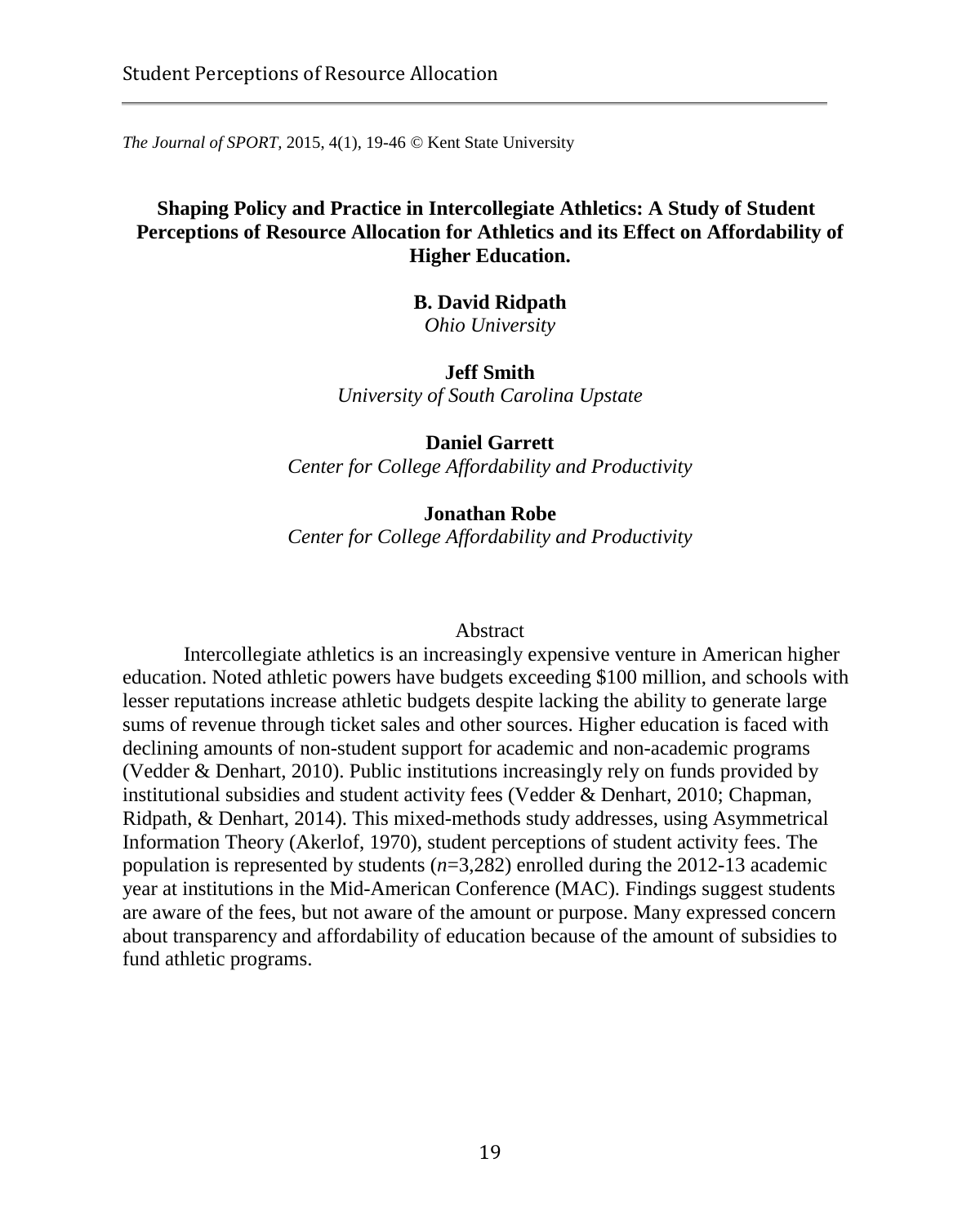Higher education access and affordability has become the focus of policymakers as costs have climbed in recent years. The attainment of a college degree is often considered paramount to achieving gainful employment, and earning much more over a lifetime than one otherwise would (NCPSI, 1998). In recent years, the funding of institutions of higher learning has been discussed on a more frequent basis (McClendon, Hearn, & Mokher, 2009; Tandberg, 2010a, 2010b). Budget cuts are occurring on campuses throughout the United States despite the rising costs associated with attending college (U.S. Department of Education, 2010). That has sparked many discussions as to how universities can maintain academic standing and primacy without placing a large financial burden on students.

The long-standing debate over college costs and access to higher education by the American population without regard to race, sex, or socioeconomic background has reached a crescendo in American political rhetoric. President Barack Obama spoke about rising tuition costs during his 2012 State of the Union address and put colleges and universities "on notice" by stating in 2012 that federal funding for higher education would decrease if tuition continued to rise (Thomas, 2012). For the past 25 years, tuition and fees have increased greatly, growing in 2012 to 5.6% beyond the rate of inflation (Page, 2011). General student fees at public institutions are rising even quicker at a rate of 13% or higher over a similar time frame (Vedder & Denhart, 2010).

While state governments have discussed limiting tuition increases, little focus has been placed on the additional fees that students must pay in addition or as part of their tuition. Although there have been some notable studies on this subject including Chapman, Ridpath and Denhart (2014), Ott (2009), Kent State University (2011), Smith and Caldwell (2013), and Vedder & Denhart (2010). This topic should be examined further, given the increased focus on higher education costs and the inability of many to pursue a college degree in the current unstable world economic climate (Vedder & Denhart, 2010). One such discussion revolves around athletic department fee subsidies students must pay as part of tuition and general fees to attend.

#### **Literature Review**

#### **Institutional Subsidies for Intercollegiate Athletics**

The often prevailing notion that athletic departments operate self-sufficiently like other campus auxiliaries such as housing and dining services remains widespread (Weaver, 2011). However, according to a 2010 *USA Today* study of the then-119 NCAA Division I-A schools, on average, 60% of athletic department income came from student fees and institutional subsidies. That represented an increase of over 20% on average over four years. In 2011-12, subsidies for all of Division I athletics rose another 10% by nearly \$200 million compared to 2010-11, reaching a total of \$2.3 billion. (Berkowitz, 2013; Berkowitz, Upton, & Brady, 2013; Berkowitz, Upton, McCarthy, & Gillum, 2010; Weaver, 2011). University athletics subsidization takes three forms: (1) Direct subsidy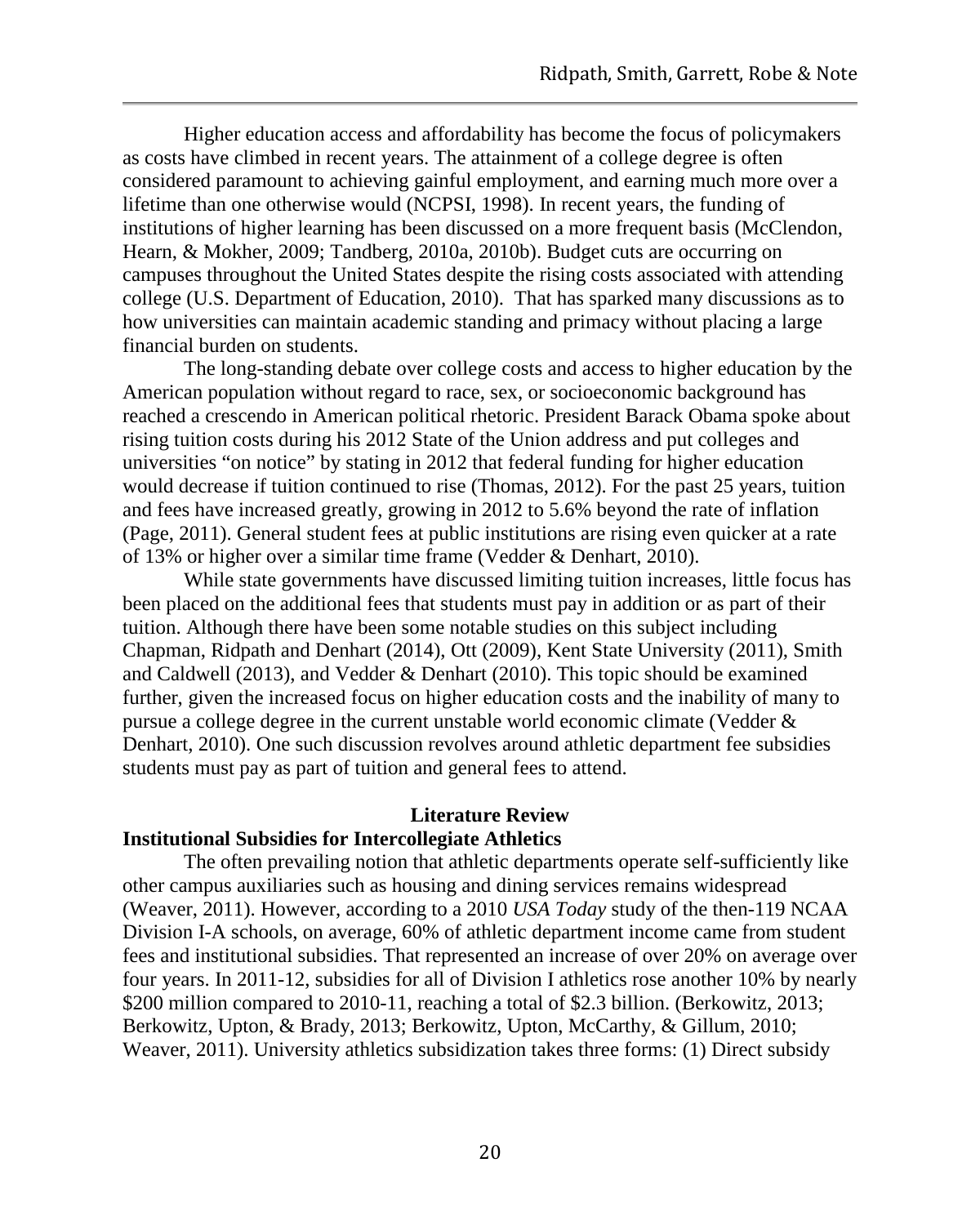from a general fund; (2) Indirect facility and administrative support, and; (3) mandatory fees students pay as a part of their tuition and fee bill (Chapman et al., 2014).

Student general fees, separate from course related and laboratory fees, are generally considered a revenue source to fund extracurricular activities that students desire (Denhart & Ridpath, 2011). In choosing a university to attend, high-school students consider many factors and place emphasis on university perception ("The Image of Ohio University," 2007). Such factors include the price differential of two specific universities (Bergerson, 2009), the academic programs/majors offered, social activities, and extra-curricular activities, among others. As athletic fees continue to rise, more research is needed into whether the importance universities place on athletics coincides with the importance students place on athletics, specifically with regard to college choice, affordability, willingness to pay and knowledge of these fees.

## **How Public Institutions of Higher Learning Expend Budget Dollars**

Funding sources for public four-year institutions vary; according to the National Center for Education Statistics, the main sources include tuition and fees, federal and state grants and contracts, sales and services of auxiliary enterprises, independent operations, and state and local appropriations (Chapman et al., 2014; U.S. Department of Education, 2010). The general fee generates revenue for various activities that provide a better college experience for the student population, but receive little-to-no money through tuition.

Universities struggled throughout the 1800s to raise money for providing higher education to students with academic potential (Rudolph, 1962). Initially, due to benevolence and Christian beliefs foundational to the creation of American colleges, administrations felt it necessary to put student needs above tuition collection. DePauw University tried to skirt problems imposed by free tuition; in 1873, they gave all students free tuition, and charged mandatory fees (Rudolph, 1962). However, it wasn't until the early 1900s when the idea of student fees took a firm hold. Students began collecting voluntary student fees to provide a well-rounded experience in activities beyond the classroom for all students (Chapman, et al., 2014; Lorence, 2003). Those fees met a certain level of scorn as students felt they funded activities tangential to the aims of institutions of higher learning. After World War I, institutions of higher learning were thought to now have the responsibility of building character and well-roundedness as well as providing a comprehensive social and educational experience (Chapman et al., 2014; Rudolph, 1962). It wasn't until the 1960s that student fees again faced controversy. Students began to use student fees to fight for rights and freedoms as campus activism took root (Meabon, Alexander, & Hunter, 1979).

Public Interest Research Groups (PIRGs) were formed on college campuses across the nation by Ralph Nader during the 1970s. On the basis of advocacy for the benefit of college students, PIRGs staked a claim to a portion of the student fee money (Jaschik, 2007). Other groups followed suit, some considered more controversial than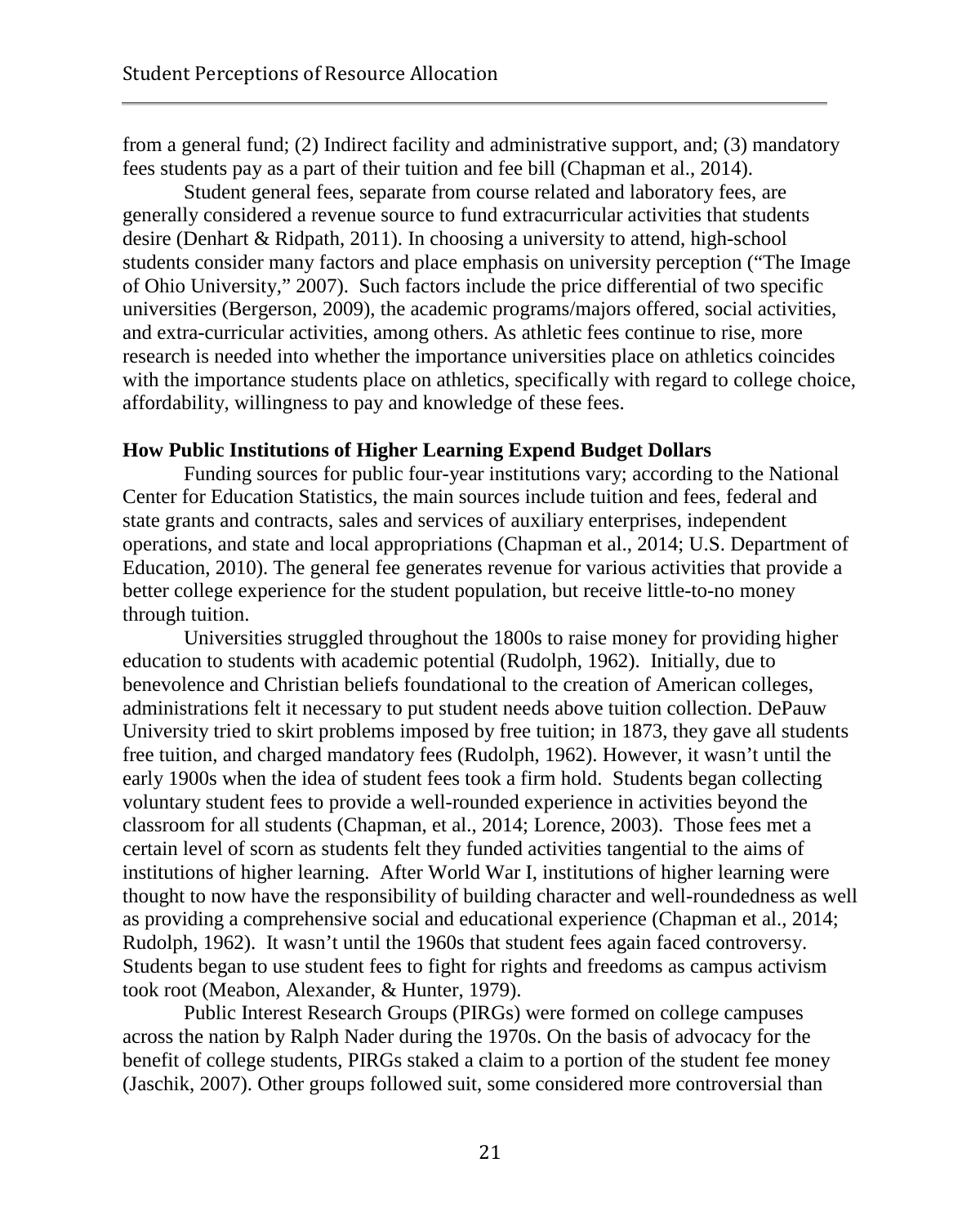PIRGs, such as religious and other political advocacy groups. Students questioned the legality of being forced to pay student fees to support groups with viewpoints that differed from their own, and filed lawsuits for the right to opt out of certain fees (Lorence, 2003). The rising operating costs of a NCAA Division I intercollegiate athletic department, and how it is primarily funded, have also come under scrutiny, but for largely different reasons. Students attending universities often face financial challenges post-college when student loans need to be repaid. Student loan default, huge debt amounts, and repayment challenges for college graduates are just some of the reasons Obama spoke out about rising tuition at American colleges and universities (Thomas, 2012). The total cost of college, including the payment of fees, has increased the level of interest in the growth of this higher education expense (Chapman et al., 2014; Vedder & Denhart, 2010).

A contributing factor to the closer examination is the growing phenomenon of the intercollegiate athletics "arms race," driven by a consistent justification for the increasing costs of intercollegiate athletics commonly called the "Front Porch Theory." The belief in this theory drives many monetary decisions in college sports as university presidents and trustees view athletics as the window that shapes university perception (Suggs, 2003). If that window is broken or dirty like the front porch of a house, it damages the reputation of other institutional aspects (Chapman, et al., 2014; Denhart & Ridpath, 2011; Frank, 2004; Litan, Orszag & Orszag, 2003; Vedder & Denhart, 2010). Many university presidents and athletic directors often claim, specifically in mid-major conferences like the Mid-American Conference, that students greatly value a strong intercollegiate athletics program as part of their collegiate experience. In addition it is suggested that a successful athletic program significantly influences college choice, fundraising, increases the numbers and quality of applicants, and provide a window to the institution that by extension can enhance research and academic activities (Rate & Karr, 2011; Suggs, 2003). Supporters also cite connections with alumni, donors, and government officials ("2011-12 Comprehensive Fee Report-Athletic Fee," 2012; Berkowitz, et al., 2013; Weaver, 2011). However, little empirical research exists to support those assertions. In most situations where there are measurable returns, such as higher application rates and fundraising, it is typically a short-term, unsustainable spike that doesn't create long-term benefits (Chapman, et al., 2014; Denhart & Ridpath, 2011; Frank, 2004; Litan, et al., 2003; Vedder & Denhart, 2010).

To keep the front porch in order, institutions often feel compelled to participate in a "winner-take-all market" (Frank & Cook, 1995). The "winner-take-all market" is an economic theory that suggests institutions face powerful incentives, fueled by the success of direct competitors, to increase expenditures for a competitive edge, even though revenues generated directly by college athletic programs fall far short of covering their costs in the overwhelming majority of cases (Chapman et al., 2014; Frank & Cook, 1995; Berkowitz, 2010). Since generated revenue fails to cover athletic operating expenses at nearly all institutions, the athletic budget gaps are almost always filled by subsidies from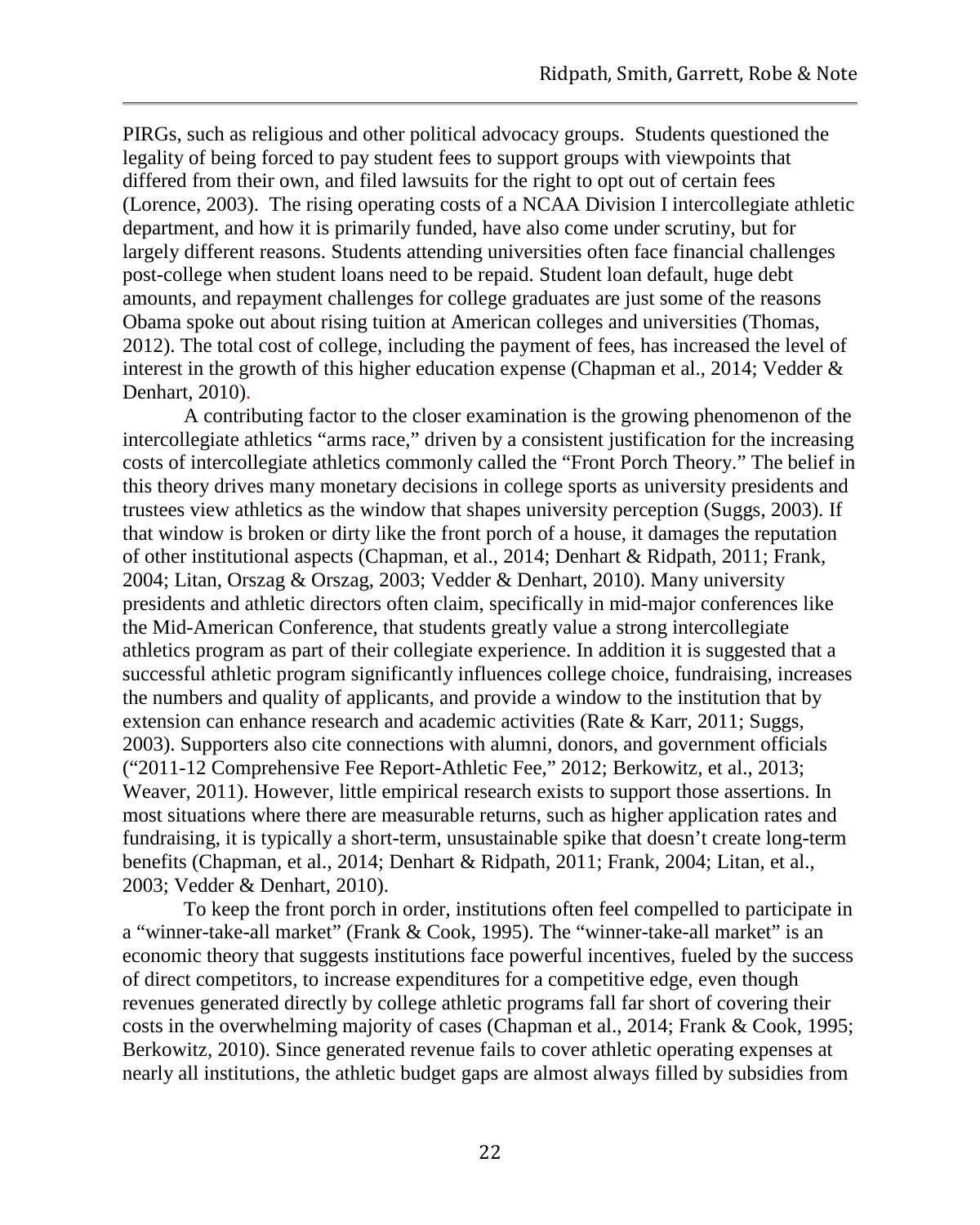other institutional resources and, most substantially, student fees to cover the increased costs and deficit (Vedder & Denhart, 2010). Discussion often revolves around the morality of university subsidies for athletic departments while state government support for higher education is dwindling (Chapman, et al., 2014; Denhart & Ridpath, 2011; Smith & Caldwell, 2013; Vedder & Denhart, 2010).

 Each university and state allocates its student fees differently, but several areas listed below are consistent among public institutions in the United States and allocation to these primary areas has remained virtually unchanged for 60 years (Vedder & Denhart, 2010). State legislatures provide public colleges and universities guidelines for eight general areas that are permitted to receive funds from student fees, although they vary by state:

- Student health services
- Student social centers
- Debt service on student personnel facility
- Student government or student publications
- Student recreational programs
- Student cultural programs
- Debt service on general social facilities
- Intercollegiate athletics (Chapman et al., 2014; Millet, 1969).

Other areas noted in the survey for this study that student fees fund include club sports, university outreach/community service, and other student groups and organizations.

#### **Student Fees Allocated to Intercollegiate Athletics**

Notably, in the Mid-American Conference (MAC), intercollegiate athletics receive some of the highest funding from student fees (Berkowitz, Upton, McCarthy, & Gillum, 2010) and is an ideal population to address the theorized research questions and support research-based conclusions due to being one of the highest student fee subsidized athletic conferences. The subsidy has become more much expensive over time as athletic costs have soared at rates beyond growth in generated revenues (Vedder & Denhart, 2010). Most relevant to this study is the specific "student athletic fees" subsidy. Student athletic fees often provide benefits or at least a perceived quid pro quo for the students. The most common example of a benefit is what is advertised as reduced or free admission to institutional athletic events, even though the cost of admission is paid up front via the fee allocation whether the student attends the games or not (Berkowitz et al., 2010; Chapman, Ridpath, & Denhart; Denhart & Ridpath, 2011).

Several major Bowl Championship Series (BCS) institutions such as the University of Texas, The Ohio State University, and the University of Alabama do not charge fees to support their athletic departments and students pay for tickets to attend many athletic events, but others such as the University of Virginia do charge the subsidy,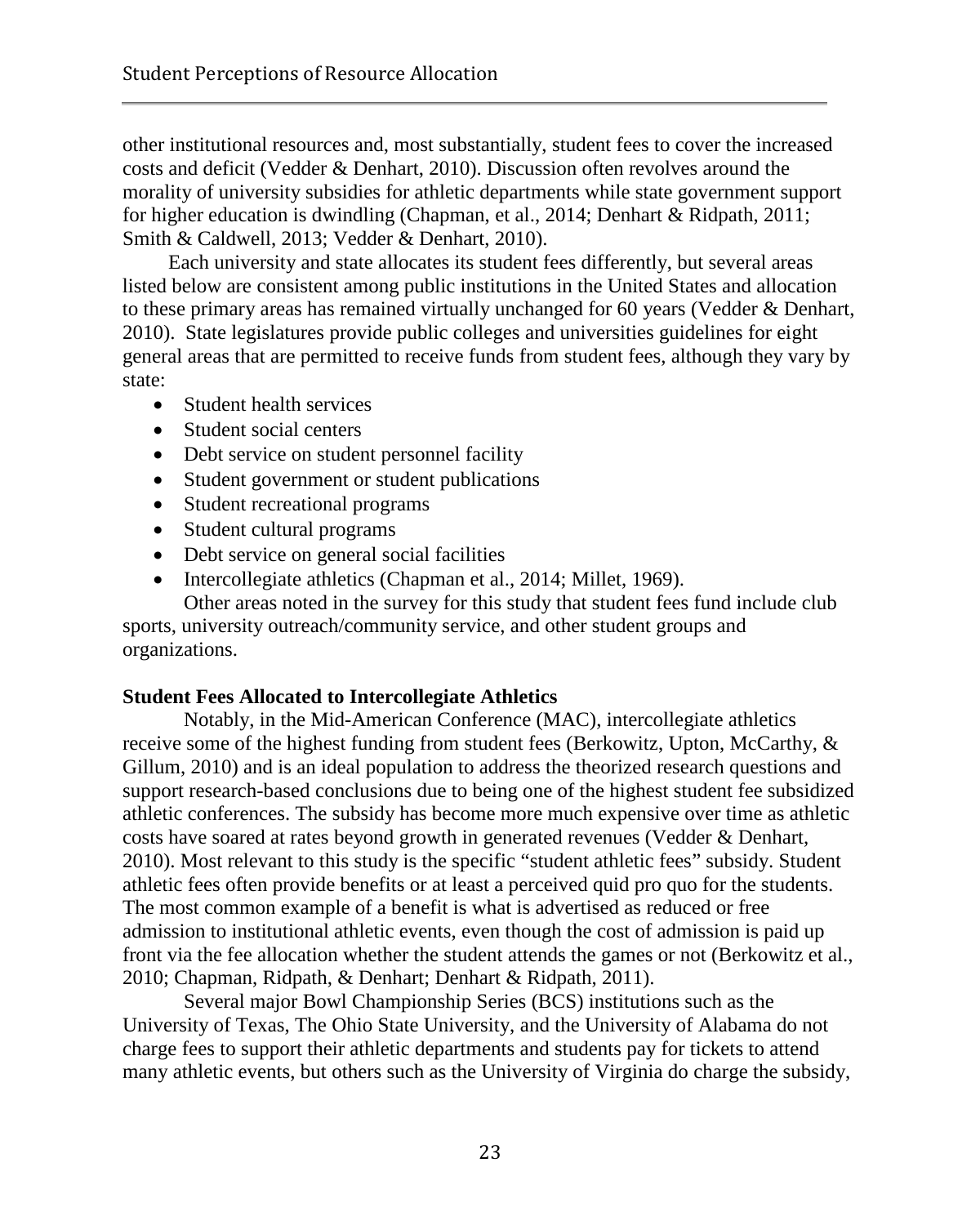while schools like Clemson University are considering it (McGranahan, 2014). Many institutions charge more than \$1,000 as an athletic subsidy per academic year, including Longwood, Norfolk State, VMI, and William and Mary (Table 1). However, a small sample has been built in other studies to question whether students, parents, and faculty feel athletics are as important as the administration feels they are and worth the amount of subsidy assessed (Berkowitz et al., 2010; Chapman et al., 2014; Vedder & Denhart, 2010).

It can be debated that inconsistencies exist in the accuracy and transparency of the presentation of student athletic fees within National Collegiate Athletic Association (NCAA) Division I public institutions since the presentation of costs to the consumer is not standardized. Utilizing data from annual athletic department revenue/expense report submissions to the NCAA, specifically the Equity in Athletics Disclosure (EADA) Report, and publically available online information concerning enrollment at those public institutions, athletic subsidies per full-time equivalent (FTE) student can be derived, but it can be challenging to find the exact amounts charged. The subsidy per FTE measure in the EADA report is a total allocation of university resources and is more reflective of the cost of athletics per full-time student. Some institutions, such as the Michigan based institutions in the MAC have their student fees for athletics included in a total tuition amount rather than a separate fee (Vedder & Denhart, 2010). Coastal Carolina University (CCU) in Conway, South Carolina, states on the university website that student athletic fees (in-state) are \$175 per semester, \$350 annually. In CCU's 2010-11 filing with the NCAA, they indicated that athletic fee revenues were \$3,720,622, while "other school funds" utilized to subsidize athletics were \$12,898,882, for a total subsidy of \$15,619,504. When contacted about the source of the "other school funds," a university official stated the funds come from tuition, but as stated prior some tuition amounts already include the fee for athletics. At Coastal Carolina, the subsidy from tuition is likely at least \$1,935 annually per FTE, and not the published \$350 (Smith & Caldwell, 2013). Data compiled for the 227 public Division I institutions revealed that total subsides in the academic year 2010-11 were \$2,178,569,185, while educating 4,186,050 FTEs, or \$520 per student. In many cases this amount was higher than the published student fee costs. The data in Table 2 exhibits the 10 states with the highest total subsidies to athletics within Division I public institutions in 2010-11.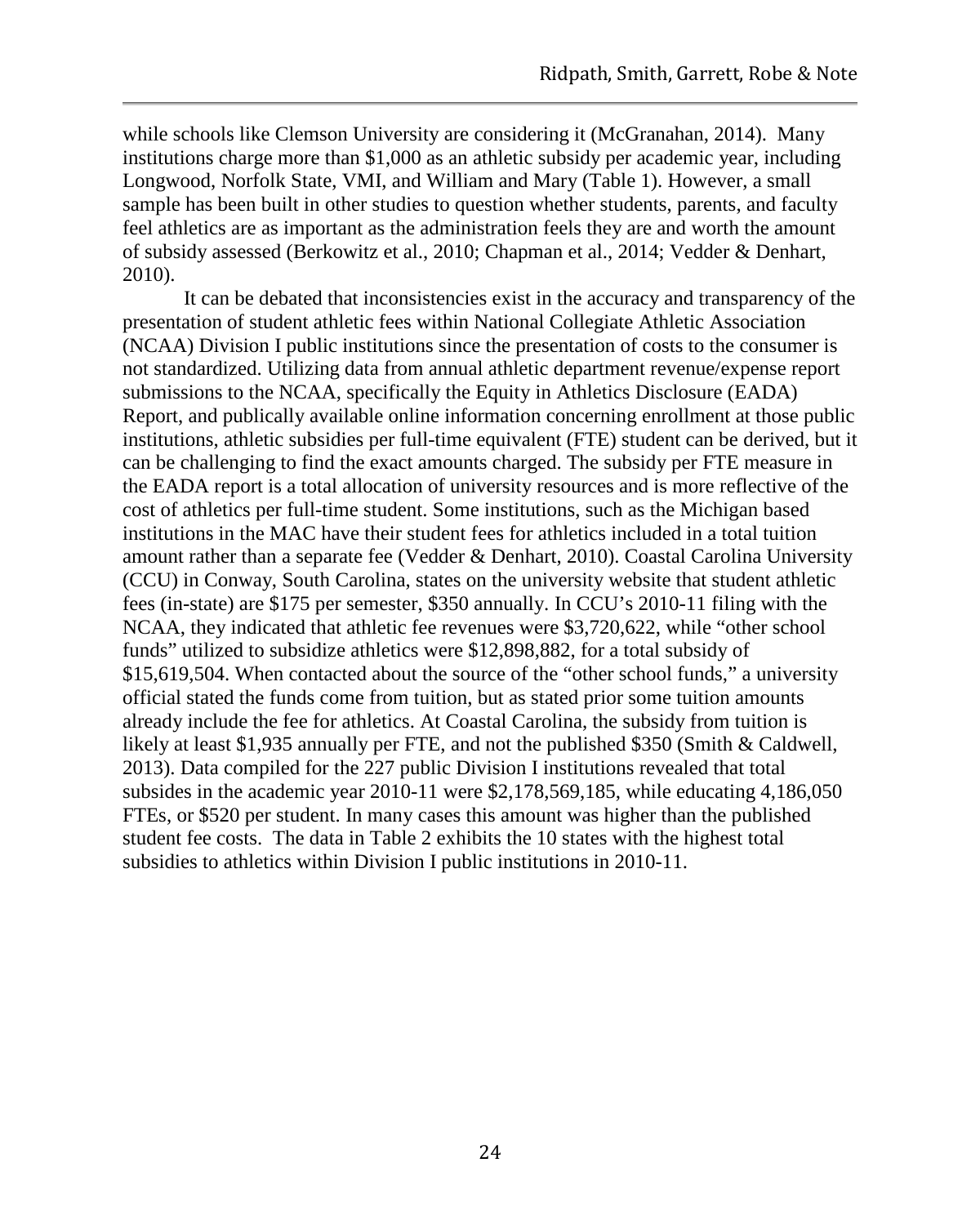|                           | <b>Athletic</b>     |                  |             | per        |
|---------------------------|---------------------|------------------|-------------|------------|
| <b>School</b>             | <b>Conference</b>   | <b>Subsidies</b> | <b>FTEs</b> | <b>FTE</b> |
|                           |                     |                  |             |            |
| Air Force                 | Mt. West            | \$25,736,400     | 4,619       | \$5,572    |
| <b>Delaware State</b>     | <b>MEAC</b>         | \$10,522,067     | 3,512       | \$2,996    |
| Citadel                   | Southern            | \$8,394,216      | 2,832       | \$2,964    |
| Army                      | Patriot             | \$11,760,014     | 4,686       | \$2,510    |
| <b>VMI</b>                | <b>Big South</b>    | \$3,083,712      | 1,569       | \$1,965    |
| Coastal Carolina          | <b>Big South</b>    | \$15,619,504     | 8,071       | \$1,935    |
| South Carolina State      | <b>MEAC</b>         | \$7,472,312      | 3,989       | \$1,873    |
| Winthrop                  | <b>Big South</b>    | \$8,804,646      | 5,263       | \$1,673    |
| <b>Norfolk State</b>      | <b>MEAC</b>         | \$10,063,010     | 6,081       | \$1,655    |
| Alabama State             | <b>SWAC</b>         | \$8,084,904      | 5,164       | \$1,566    |
| Longwood                  | <b>Big South</b>    | \$6,633,814      | 4,302       | \$1,542    |
| Delaware                  | <b>CAA</b>          | \$28,535,457     | 19,613      | \$1,455    |
| Nevada-Las Vegas          | Mt. West            | \$32,292,436     | 22,663      | \$1,425    |
| William & Mary            | <b>CAA</b>          | \$10,796,203     | 7,690       | \$1,404    |
| Savannah State            | Ind.                | \$5,221,562      | 3,738       | \$1,397    |
| <b>James Madison</b>      | <b>CAA</b>          | \$25,704,568     | 18,471      | \$1,392    |
| Arkansas-Pine Bluff       | <b>SWAC</b>         | \$4,326,279      | 3,196       | \$1,354    |
| New Jersey Tech           | <b>Great West</b>   | \$9,934,161      | 7,496       | \$1,325    |
| New Hampshire             | Am East             | \$18,348,442     | 13,946      | \$1,316    |
| <b>Montana State</b>      | Big Sky             | \$14,534,373     | 11,213      | \$1,296    |
| <b>Alcorn State</b>       | <b>SWAC</b>         | \$4,160,650      | 3,247       | \$1,281    |
| Eastern Michigan          | <b>MAC</b>          | \$22,764,471     | 17,828      | \$1,277    |
| <b>Jacksonville State</b> | Ohio Valley         | \$9,721,336      | 7,616       | \$1,276    |
| Wyoming                   | Mt. West            | \$13,981,364     | 11,089      | \$1,261    |
| South Carolina Upstate    | <b>Atlantic Sun</b> | \$5,880,819      | 4,763       | \$1,235    |

*Total of Athletic Subsidies based on FTE/Enrollment 2010-11 (USA Today, 2010)*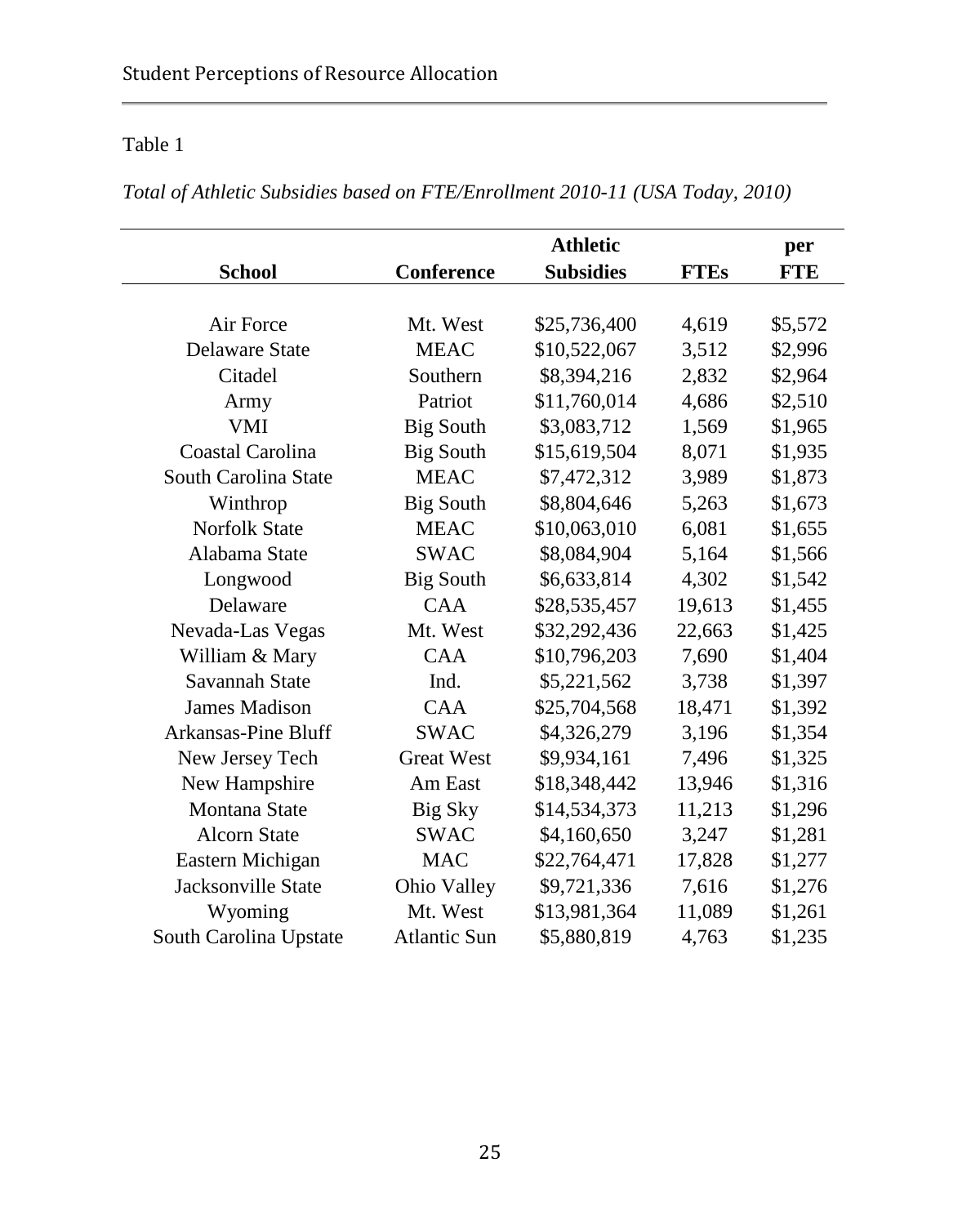

*Division I Athletic Subsidies by State, 2010-11*

Athletic subsidies have also been called a regressive tax, with the highest athletic subsidies aligning with institutions whose students most rely on Pell Grants and federally subsidized loans (Table 2) (Vedder & Denhart, 2010). Table 3 demonstrates the disparity between the revenues generated by athletic departments at major conferences (Big Ten, SEC, Big 12, Pac-12, ACC and Big East) and the mid-major conferences, similar to the MAC (Table 4). The average subsidy per student at a public university in a major revenue-generating conference such as the Big Ten Conference (Ohio State and Michigan for example) is \$61, in contrast to the average subsidy per student in the Big South Conference (University of North Carolina-Asheville, Winthrop, Coastal Carolina, Radford, and Longwood Universities, and Virginia Military Institute) is \$1,512 (Smith & Caldwell, 2013).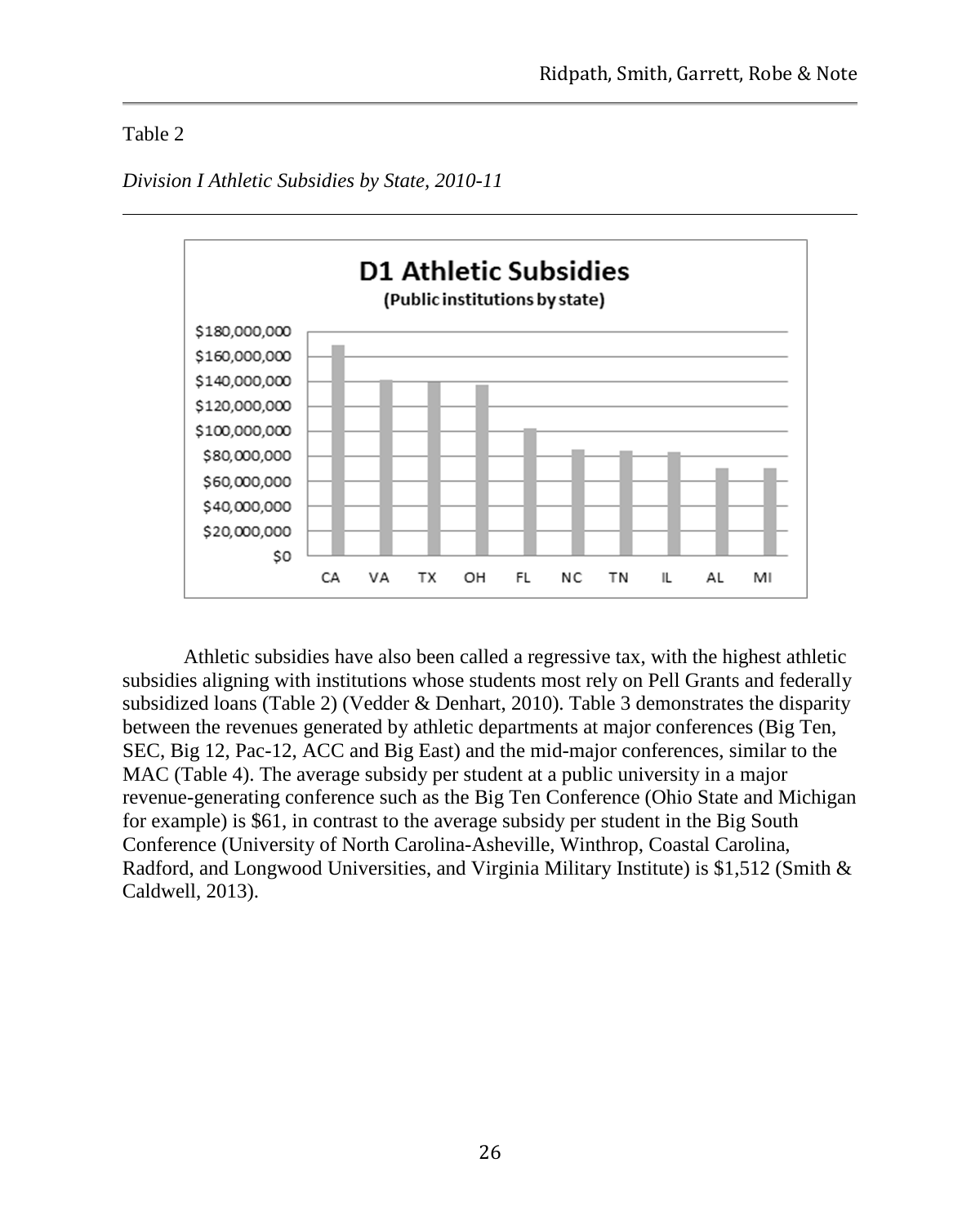



# **Theoretical Framework for Study**

This study follows the theoretical construct of the Asymmetric Information Theory (Akerlof, 1970). The theory concerns transactional decisions where one party has better information than the other. For this study, the one who has the information has the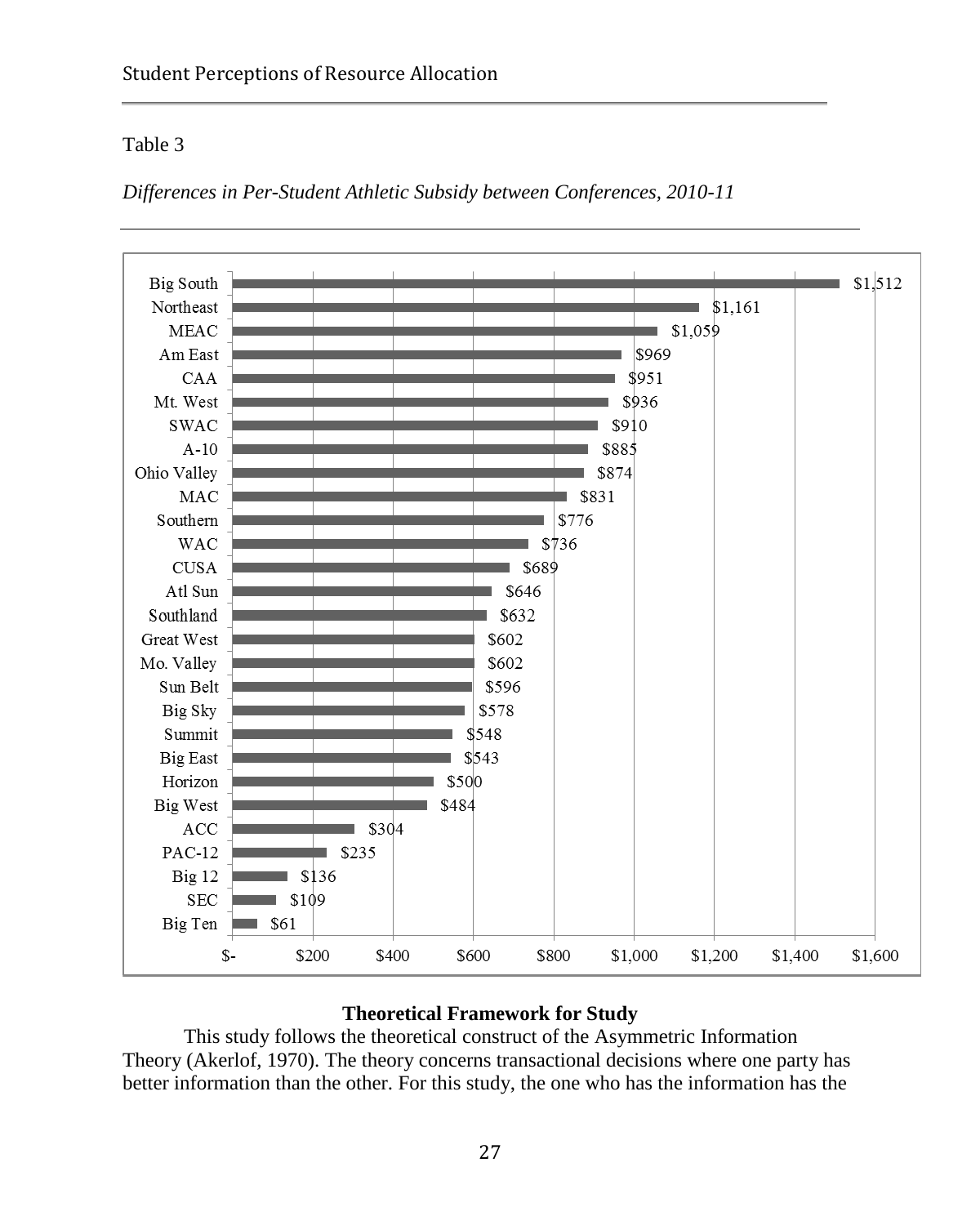transactional power (institution) and the purchaser (student) pays a fee to the institution without typically knowing the full amount of the general fee. In addition the purchaser does not know how the fee is spent and also lacks the choice of whether to pay the fee, or at the very least opt out of certain things the fees pay for. While previous studies have made it clear that explanations for spending in intercollegiate athletics, including charging fees to subsidize athletics, are needed and desired by involved stakeholders as demonstrated in the front porch and winner-take-all market theories, a perceived incentive exists to charge these fees as they will ostensibly make the athletics department more competitive, which might lead to gains in enrollment, marketability, etc. (Chapman et al., 2013; Vedder & Denhart, 2010). Incentives also exist not to make fees transparent or obvious to the consumer so as to keep the money flowing. This study analyzes the perceptions and knowledge (or lack thereof) of those fees by the primary stakeholders and largest athletic donors in the MAC: the students. The Asymmetric Information Theory provides a foundation for this study in that it discusses monetary charges for individuals who are not plainly aware of the charge or the implications while the one with the transactional power is aware.

#### **Preliminary Data**

The researchers conducted a pilot study in 2011, in conjunction with the Center for College Affordability and Productivity (CCAP), as a basis for this proposal to test the content and face validity of the survey instrument using a MAC institution (Ohio University) as a test population. All undergraduate and post-baccalaureate students enrolled on Ohio's main campus during the fall quarter of the 2010-11 academic year were invited to participate. The survey was conducted online, with an email containing the survey's link sent to all 19,843 students enrolled during the 2011-12 academic year. 910 total students responded completely to the survey and answered all of the questions (Chapman et al., Denhart & Ridpath, 2011; 2014; Rate & Karr, 2011, "Students speak out," 2010).

The findings provided an impetus for a more-detailed study such as this. In the pilot study, a higher percentage of Ohio University students (84.1%) were aware they paid an overall general fee that included intercollegiate athletics subsidies. Many respondents while understanding there was a fee paid toward athletics by each enrolled student, most (85.2%) were not aware of the amount of the total fee, suggesting a possible lack of transparency or explanation of the full amount of the subsidy. In rating the importance of intercollegiate athletics as to where students wanted their money allocated, athletics was rated consistently lower than its actual funding level and led the researchers to question the large subsidy if fee-paying students do not rate it as valuable as administrators/proponents/athletics boosters advertised (Chapman et al., 2014).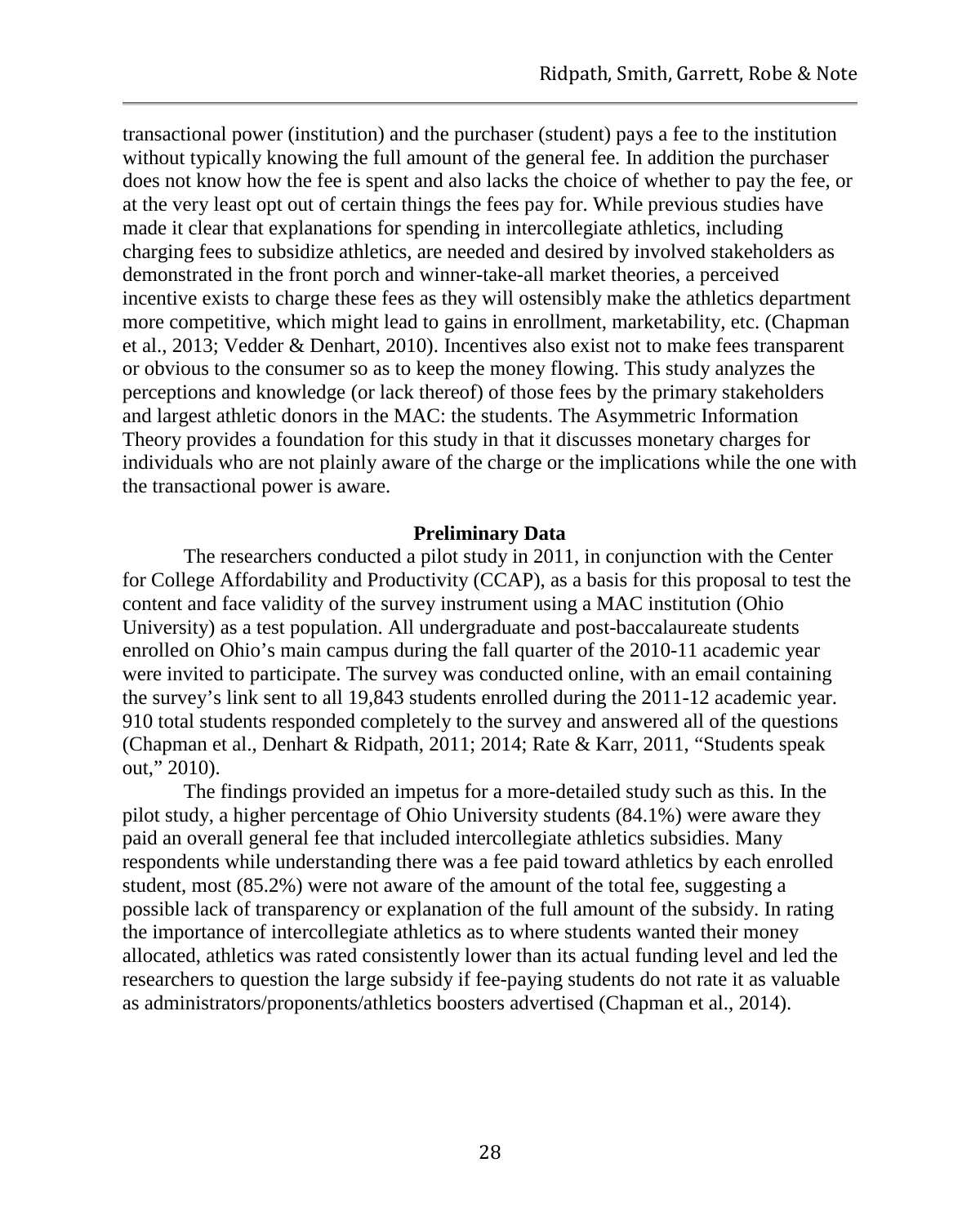## **Methods**

## **Demographics**

One such NCAA Division I athletic conference with increasing and high institutional subsidies for athletics, including student fees, is the Mid-American Conference, headquartered in Cleveland, Ohio. According to the data presented in Table 3, the MAC is currently one of the highest subsidized conferences in NCAA Division I with regard to institutional subsidies and student fees (Table 3). Mid-major conferences such as the MAC find themselves trying to compete with institutions in NCAA Division I that have more resources and commercial funding. In the effort to keep up in the winnertake-all market, schools consistently charge students hefty subsidies to finance athletic departments that otherwise could not sustain themselves. In the MAC there are 13 member institutions split into an Eastern and Western division with a total student enrollment of more than 275,000, including more than 5,200 athletes in 23 sports (Table 4). Mid-American Conference institutions are considered peers athletically due to competitive equity, number of sports sponsored, athletic budgets, academic profile of prospective college athletes, and many other areas, such as demographics and size of institution (Ridpath, 2002).

The data demonstrate that the MAC and the Mountain West Conference (MWC) are the most highly subsidized athletic conferences through student fees for athletic programs in the 11 conferences of the BCS (Table 1). The MAC had 9 institutions in the top 25 highest recipients of student fees for athletics among all NCAA Division I BCS schools in 2009-10. (Chapman et al., 2014; "Chart," 2010).

#### **Research Questions**

The questionnaire presented five specific research questions for analysis: RQ1. Is the student aware that he/she is paying general fees, including an athletic fee? Y/N

RQ2. Is the student aware of the actual total amount of student fees at their institution? Y/N

RQ3. Does the student want to pay as much as they are paying for the general fee, specifically for athletics? Y/N

RQ4. Where does athletics rank on their priority list for general fee allocations? Y/N RQ5. Do the students agree with the alignment of university allocations of general fee dollars with student desires, such as influencing school choice? Y/N

For this study, the researchers obtained data from students (undergraduate, graduate, doctoral, and professional) enrolled during the 2012-13 academic year at 12 of the 13 schools in the Mid-American Conference. The challenge of getting data ostensibly defined as public information was difficult and time consuming. One institution consistently refused Freedom of Information Act (FOIA) requests and others provided only limited information. The difficulty in obtaining public information from many of the schools cannot be understated and was challenging for the researchers to accurately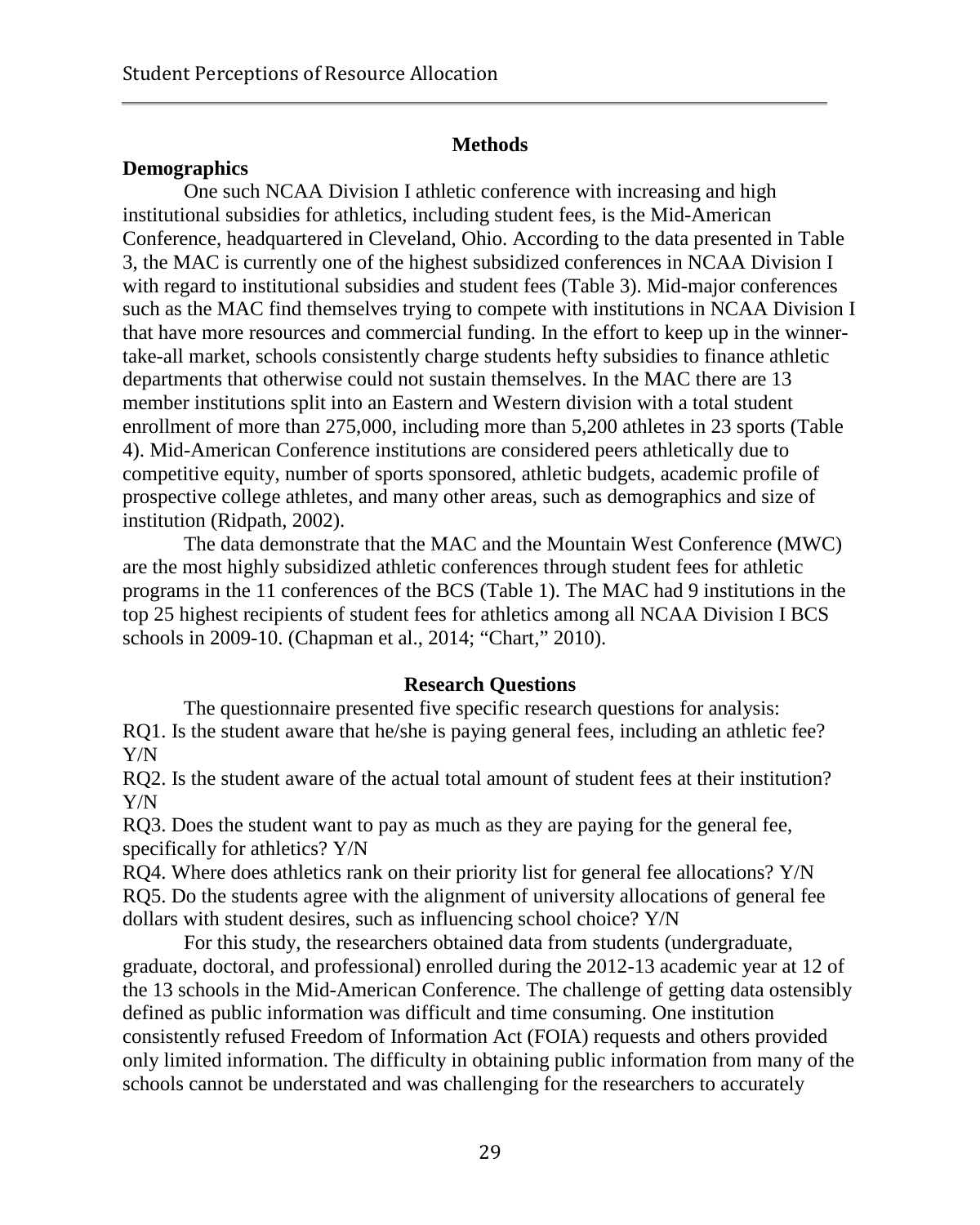ascertain the amount of the subsidies considering some of the information was not publically available. Many of the institutions were also reluctant to provide exact amounts of their athletic-fee portion of the general fee, or it was challenging to find accurate numbers, specifically for the institutions that embedded the fee in the overall tuition amount. It took several FOIA requests, telephone calls, and separate Institutional Review Board (IRB) certifications (at some schools) to obtain secondary data and population information. Despite these challenges, the researchers feel that there is an adequate surveyed population and accurate numbers to conduct the study were obtained even though institutional response rates varied widely (Table 4). Limitations and suggestions for combating these issues are discussed in the limitations and suggestions for future research sections. Overall six institutions provided full directory information of all students, four provided smaller proportional stratified samples, two provided names only, and one institution refused to participate (Table 4).

### **Data Collection**

Data collection was contracted with an independent data collection company, *Harris Interactive Research Bureau,* which conducted survey research via initial email and follow-up phone calls to increase the sample. The follow-up phone calls (1200 total calls, in which 761 responded) helped temper potential self-selection and non-response bias issues that might result by someone taking the survey to influence their point of view rather than to answer honestly (Phellas, Bloch, & Seale, 2012). There were several email reminders, along with the telephonic follow up, and a lengthy response time for the surveyed groups. The follow up phone calls were a non-response follow up and revealed similar answers as the survey between and among groups. In addition, the final breakdown of respondents closely resembles the demographic make-up of the institutions. Of the respondents over 80% represented the typical age of undergraduates (17-24 years of age), mirroring the undergraduate and post-undergraduate populations of the respective campuses for a representative sample across gender, class year, and ethnicity. This particular subgroup represents the largest population on all of the campuses in the study and the group most likely to go to one or more athletic event per year based on responses in the questionnaire. There was no filter to prevent currently enrolled intercollegiate athletes from participating in the survey. That was by design as the researchers wanted an accurate cross-section of university students, including athletes.

Data collection was conducted in four phases:

**Phase I Summer-Fall 2012:** Compile randomly selected stratified proportional sample, and/or adequate purposive sample of students at MAC institutions using publically available directory information obtained through public-records requests and internet research.

**Phase II Late Fall-Early Winter 2012-13:** Targeted emails sent to selected population encouraging them to participate in study.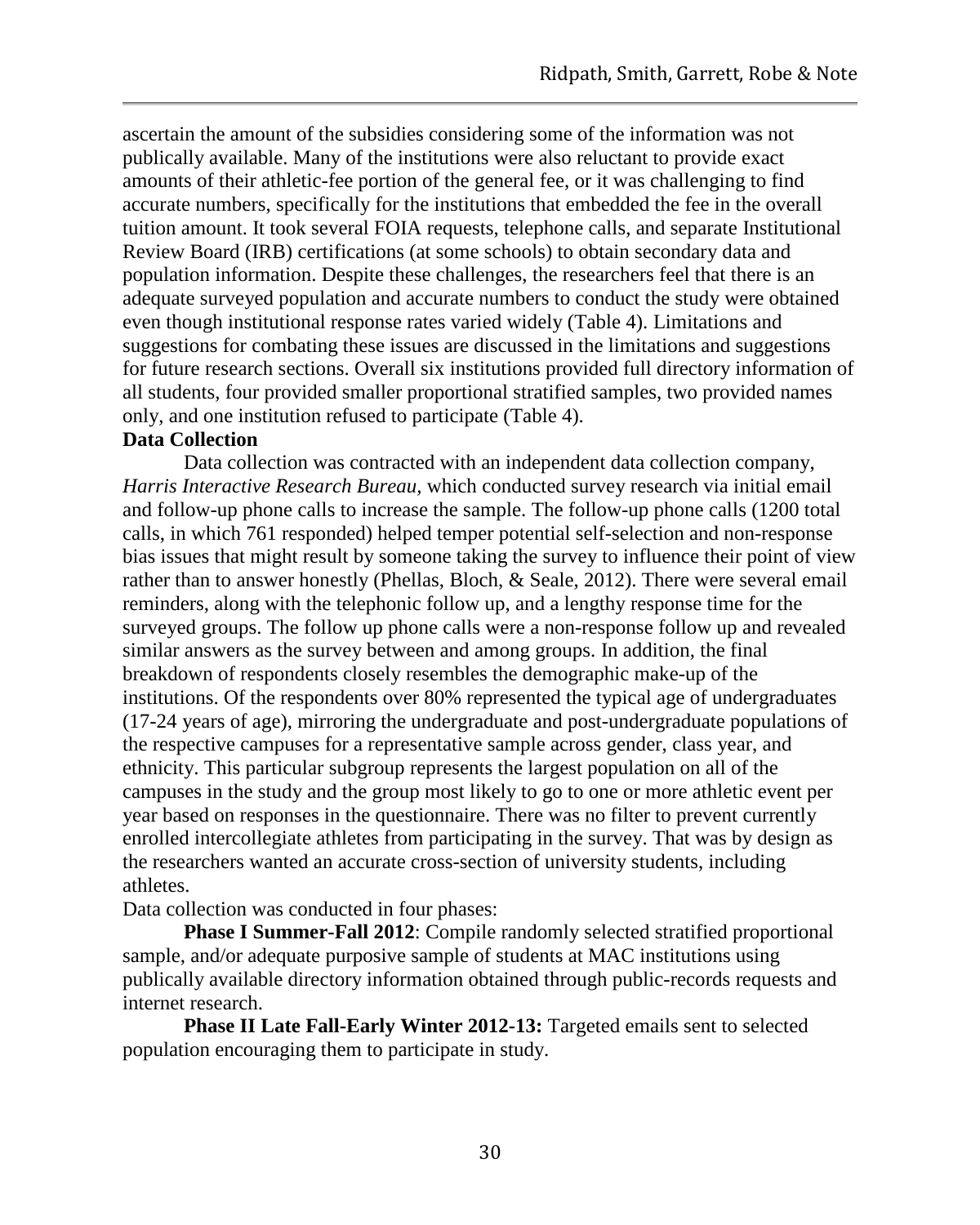**Phase III February-March 2013**: Second round of email surveys sent to those who did not respond to survey request. Provide more incentives if applicable.

**Phase IV March-June 2013:** Telephonic contact attempted with a sample of those who did not complete survey to encourage survey completion and reduce nonresponse bias.

The instrument used in this study was a self-developed questionnaire, gleaned from and similar to the one used in the pilot study to maximize reliability, with questions regarding institutional subsidies to intercollegiate athletics based on existing literature and empirical data. The specific issues covered in the survey were constructed to obtain the best answers to the research questions. Several questions contained a Likert scale and also asked numerous exploratory and descriptive items such as gender, ethnicity, and year in college. To minimize issues of content validity, the self-reported survey instrument was developed through an extensive review of past and present literature, surveys, and questionnaires, and trial-tested through the pilot test of a like population to strengthen internal validity and consistency (Chapman, et al, 2014; Denhart & Ridpath, 2011; Johnson & Christensen, 2000).

The overall response rate to this study, using the revised numbers (Table 4) was *n=3282* respondents out of *N=110,670* including Akron and Buffalo. For the data analysis, the final numbers were  $N_1 = 109$ , 821 and  $n_1 = 3258$ , excluding Akron and Buffalo for a final response rate of 3% using purposive sampling and stratified proportional samples, depending on the institution. While under the initial goal of 5000 responses, the researchers strongly feel that the sample was representative and adequate based upon using the purposive sampling technique of Proportionate Distribution combined with the Equal Probability Selection Method giving everyone who received the survey an equal chance of answering (Johnson & Christensen, 2000). The researchers decided to stop the questioning and follow-up phone calls when a proportionate sample of MAC university demographics (such as Gender, Ethnicity and Grade Level) was reached. While the overall response rate was lower than planned, a 3% response rate at a 95% CI with a =/- 5% margin of error, meets criteria where smaller sample sizes are acceptable (Groves, 2006). While it is the goal of all research to generate the largest amount of responses possible, some recent research suggest that that changes in nonresponse rates do not necessarily alter survey estimates (Groves, 2006). Some notable on-line research services, such as Snap Research and Survey Monkey accept less than 700 total completed surveys for a random population of 200,000 (Snap Research, 2013). While 10%-80% is generally considered to be an effective response rate for a researchbased survey, it is still arbitrary and there is no agreed-upon standard of what constitutes an acceptable response rate. It depends on the study itself, the population, and how the survey was conducted (Cummings, Savitz & Konrad, 2001).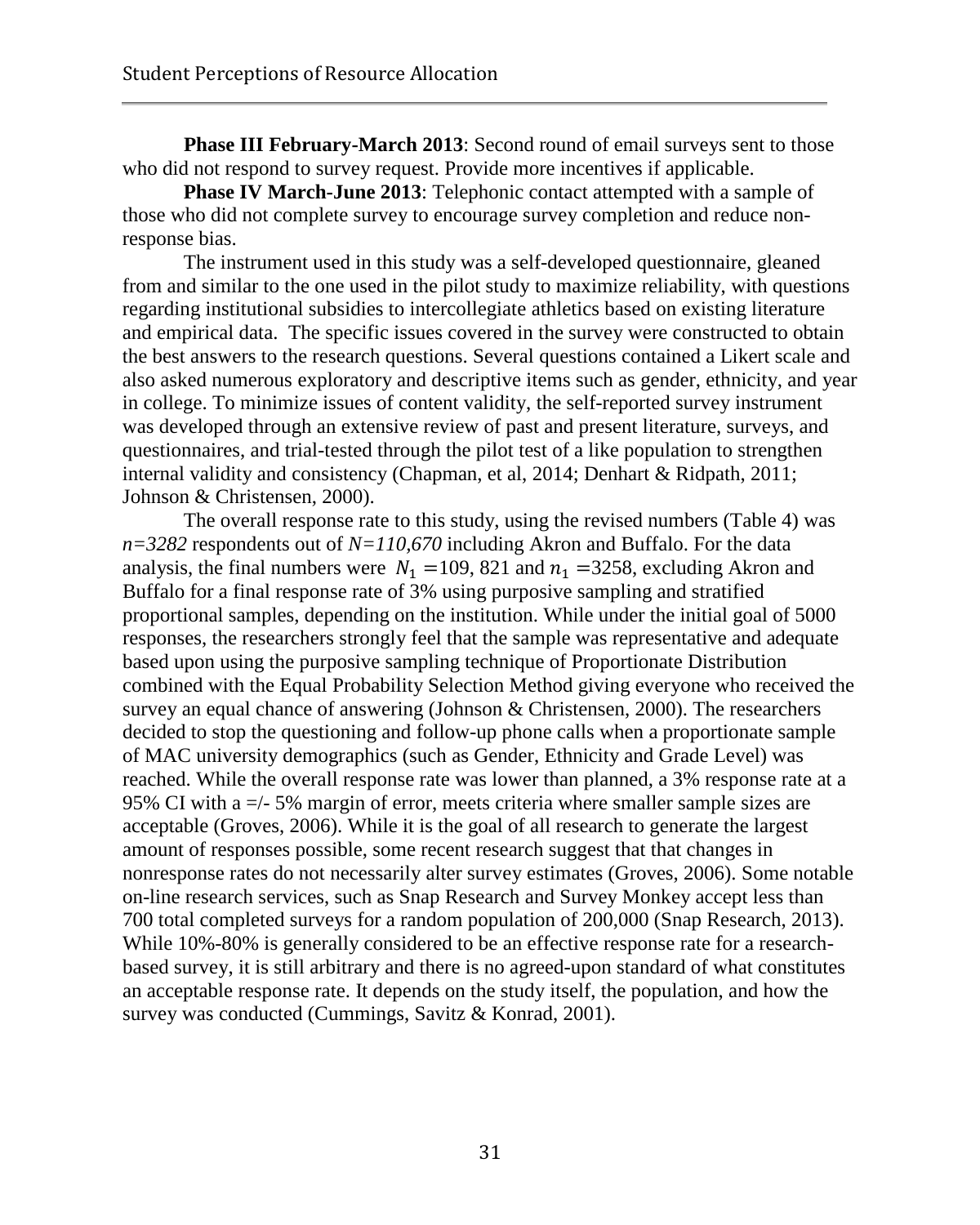| <b>School</b>                            | <b>Athletic Fee</b> | <b>Population</b> | <b>Responses</b> |  |
|------------------------------------------|---------------------|-------------------|------------------|--|
|                                          | Sem/Year            |                   |                  |  |
| University of Akron                      | \$327/\$654         | 312               | 16               |  |
| <b>Ball State University</b>             | \$204/\$408         | 17052             | 254              |  |
| <b>Bowling Green State</b><br>University | \$352/\$703         | 14224             | 301              |  |
| University of Buffalo                    | \$237/\$474         | 537               | 8                |  |
| Central Michigan University              | \$309/\$618         | 5000              | 127              |  |
| <b>Eastern Michigan University</b>       | \$305/\$609         | 5000              | 138              |  |
| Kent State University                    | \$271/\$541         | 5000              | 683              |  |
| Miami University                         | \$453/\$906         | 4000              | 87               |  |
| Northern Illinois University             | \$253/\$506         | 14494             | 228              |  |
| <b>Ohio University</b>                   | \$201/\$401         | 12353             | 635              |  |
| University of Toledo                     | \$300/\$600         | 11759             | 368              |  |
| Western Michigan Univ.                   | \$331/\$663         | N/A               | N/A              |  |
| University of Massachusetts              | \$463/\$925         | 20939             | 387              |  |
|                                          | $N = 110,670$       |                   | $n = 3282$       |  |
|                                          | $N_1 = 109, 821$    |                   | $n_{1} = 3258$   |  |

*Athletic fee, Surveyed Population and Responses. Excludes part time students*

#### **Data Analysis**

This research was designed as a descriptive research design, mixed-methods study, with quantitative and qualitative data that enables the researchers to perform a deeper analysis of the findings provided by the respondents' answers. This proposal incorporated self-reported data gleaned from the survey instrument of a purposive proportional sample of students who attended MAC schools during the 2012-13 academic year. The population was selected according to the steps mentioned in the data-collection section.

# **Descriptive Statistics**

One objective of this study was to glean a sample of up to 5,000 enrolled students at MAC institutions during the 2012-13 academic year at all academic levels who were fee-paying students (undergraduate, masters, doctoral, and distance learning). Another objective was to ensure a good cross-section of the population proportionate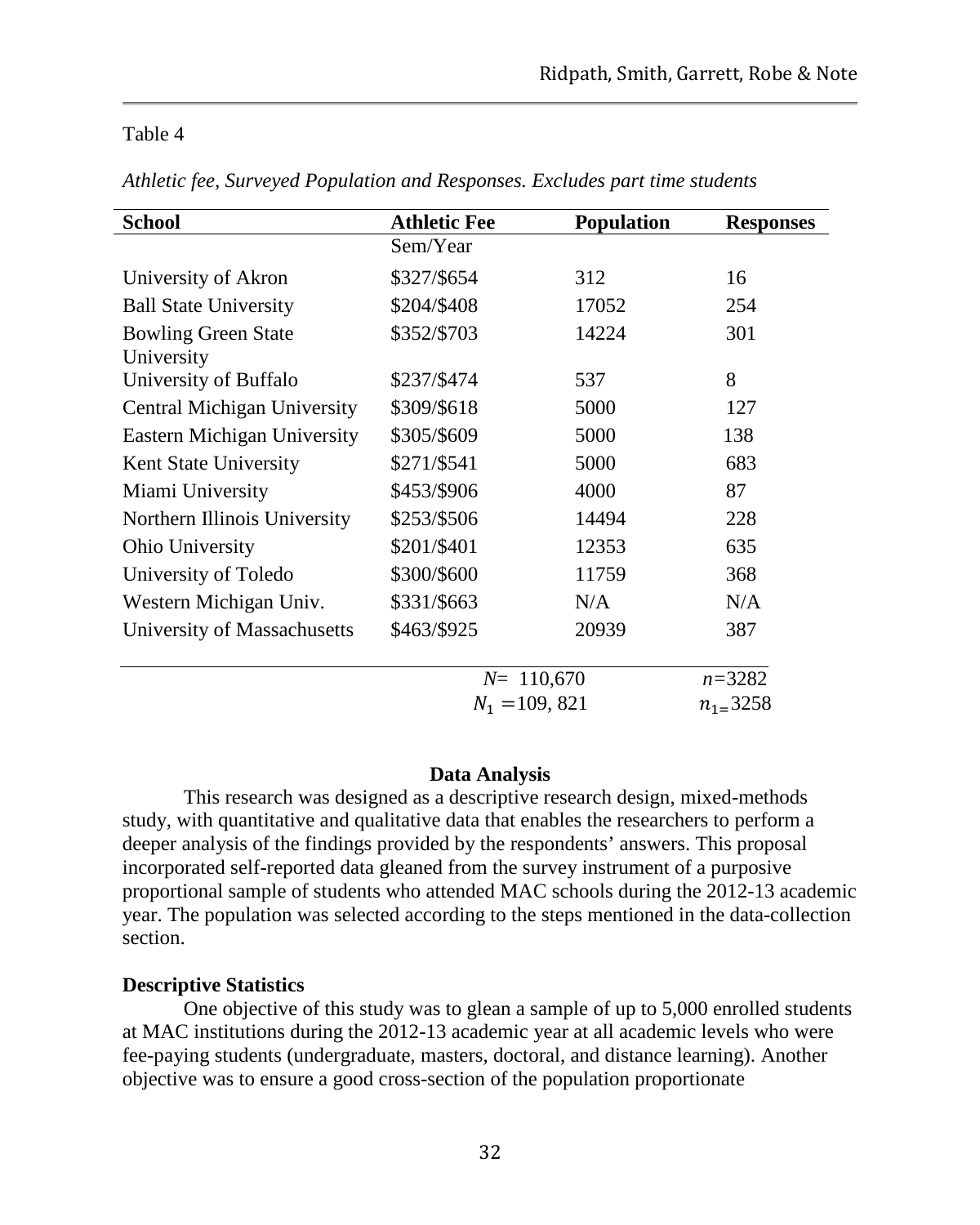demographically to limit potential bias of any one group such as graduate, doctoral, or distance-learning students who might pay fees, but likely have a lesser interest in the university sports program than undergraduates which was validated by answers given on the questionnaire (Denhart & Ridpath, 2011).

Of the respondents, 60% were female and 39% were male. This is slightly higher than the overall male/female ratio in MAC institutions, but valid for the purposes of the study. The ages of the respondents varied from 18-65+, but 89% of those responding were in the 17-29 age group, a key demographic more likely to watch sporting events (Milner & McDonald, 1999). This proportion is almost exact with the enrollment breakdown by age at MAC institutions which have primarily traditional college aged students attending (18-22 years of age). With regard to ethnicity, 84% identified as Caucasian/White, while the remaining percentage identified as non-white (African-American, Latino, or other). This also resembles the overall ethnic breakdown of MAC schools. The majority of the respondents were undergraduates (75%), and 25% identified as master's or doctoral students. The bulk of the population also fell within the 2.5-4.0 GPA range, which matches well with the overall average GPAs of students at MAC institutions.

To add to the validity of the study, the researchers performed some data cleansing and eliminated the responses from the Universities of Buffalo and Akron due to their low institutional response rates (Table 4). The researchers also eliminated part-time students for the data analysis because they typically pay much lower pro-rated general fees including the athletic subsidy and the amount part-time students paid in fees varied substantially by institution. The final analysis numbers kept the response rate fairly consistent, but more accurate by using only full-time degree-seeking students paying the full general and athletic fees at their respective institutions. Considering the population of currently enrolled college students at MAC institutions, the researchers are confident in the adequacy and representation for the purposes and goals of this study.

#### **Results**

#### **Research Questions 1-3**

The researchers employed *t*-tests, excluding part-time students and respondents from Akron and Buffalo, to analyze the research questions by comparison of conditional means. For Research Questions 1, 2, and 3, the analysis was done both separately for the full revised sample. Subsequent analysis eliminated full-time graduate and doctoral students for a robustness check to insure the results were consistent. The other questions were analyzed using the entire revised sample excluding Akron, Buffalo, and part-time students.

The first test statistic was defined from how students responded to the question, "To your knowledge, does your university charge a general fee (in addition to tuition and room/board charges)?" They had the options "yes," "no," and "I don't know." Those who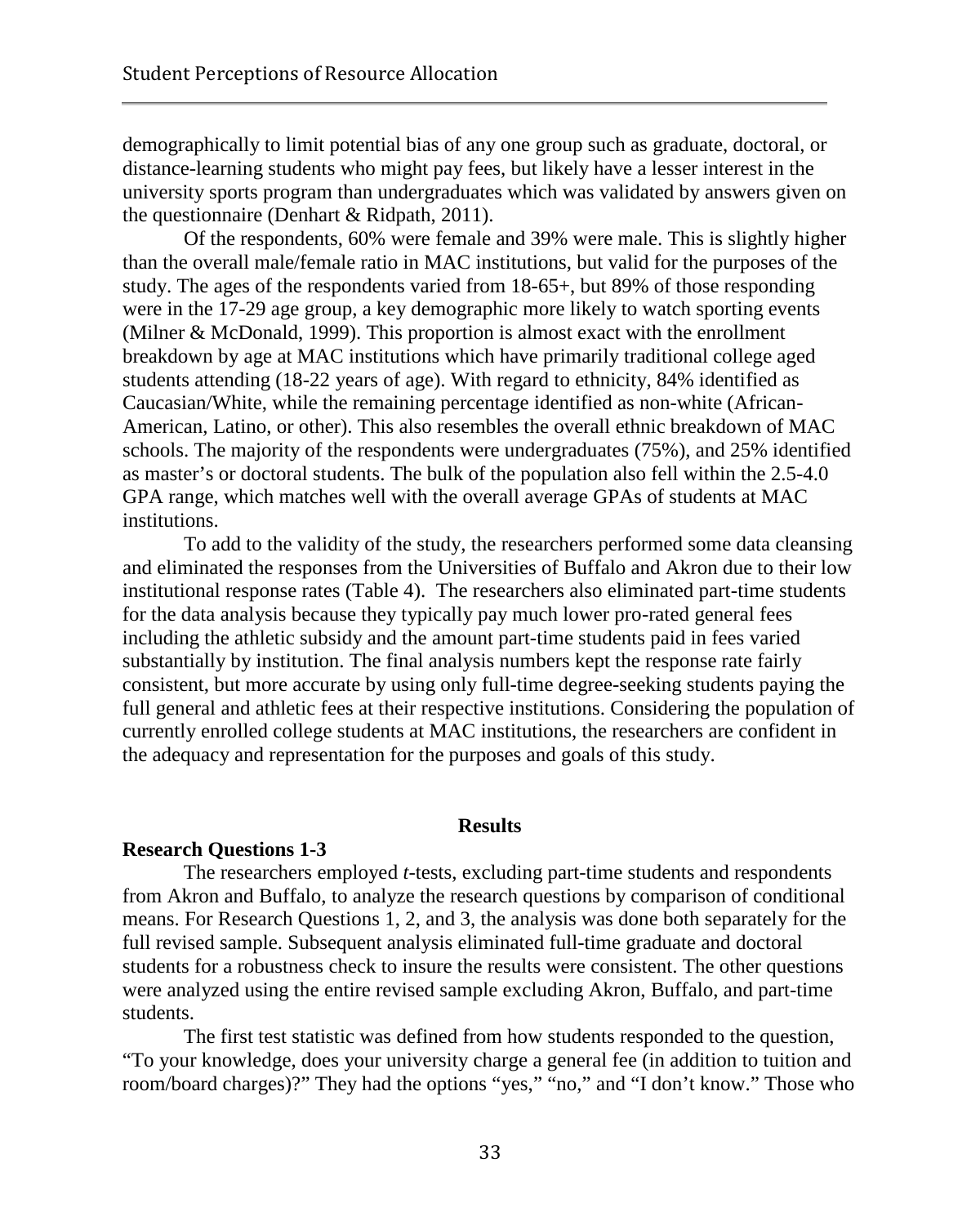answered "yes" were given a value of 1, while those who were unsure were given a zero to create the variable of interest (var1<sub>i</sub>). The test statistic (x<sub>1</sub>) was calculated by  $x_1 = \sum \varphi a r_1 i_1$  and was tested for significance in Table 5 with a one-tailed t-test against the

 $\frac{a_1 a_2}{n}$  and was tested for significance in Table 5 with a one-tailed t-test against the following hypothesis:

 $H_0$ : Students all know that they are charged a student fee (x=100%).

 $H_A$ : Students do not all know that they are charged a student fee (x<100%).

The second test statistic was defined by the difference between student responses when asked to estimate their fees (est<sub>i</sub>) and the actual fees for their respective school (act<sub>i</sub>). The test statistic (x<sub>2</sub>) was calculated by  $x_2 = \frac{\sum est_i - act_i}{n}$  to capture the average error of the estimation.  $x_2$  is tested for significance in Table 5 with a two-tailed t-test on the following hypothesis:

 $H_0$ : Student estimates of the fee are equal to the actual fee (x=0).

 $H_A$ : Student estimates of the fee are not equal to the actual fee (x $\neq$ 0).

The third test statistic was defined from how students responded to the question, "Please select a range that you would be willing to pay per year to support the intercollegiate athletics department maintaining its current Division 1 status in the (MAC) of the National Collegiate Athletic Association (NCAA)." They had the options to decrease, to keep the fee the same in the future, or to increase the fee by several different amounts per semester. These answers are shown more fully in Table 6. Those who answered that they wanted the fee to decrease in the future were given a value of 1, while those who did not were given a zero to create the variable of interest (var2<sub>i</sub>). The test statistic (x<sub>3</sub>) was calculated by  $x_3 = \frac{\sum \text{var} z_i}{n}$  and was tested for significance in Table 5 below with a one-tailed t-test against the following hypothesis:

 $H<sub>0</sub>$ : Students are content with the fee and do not want to reduce the fee (x=0%).

 $H_A$ : Students are not content with the fee (x>0%).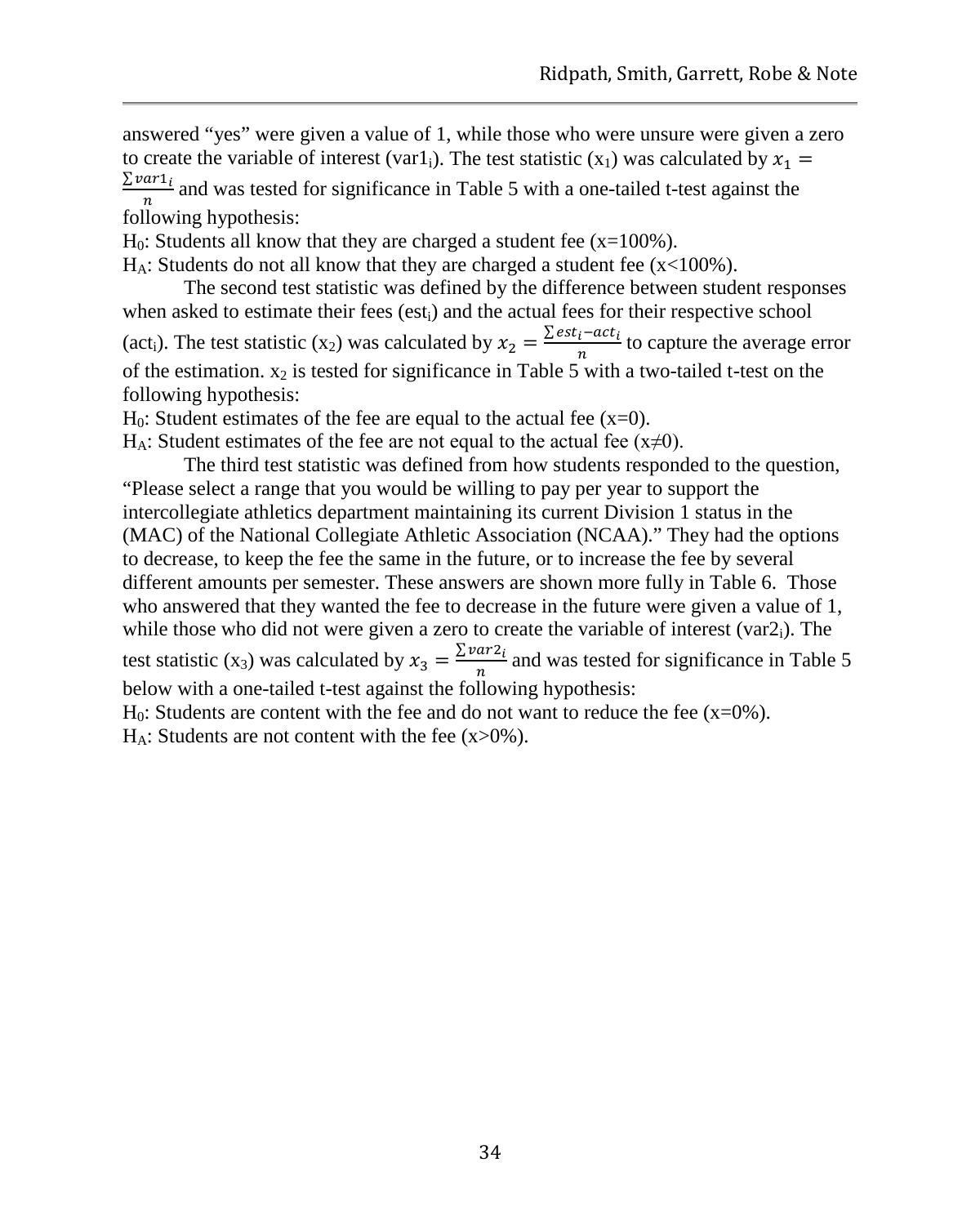## *Research Questions 1, 2 & 3 Comparison by Conditional Means*

|         | <b>Full Revised Sample</b> |             |             |     | <b>Without Graduate Students</b> |             |            |     |
|---------|----------------------------|-------------|-------------|-----|----------------------------------|-------------|------------|-----|
|         | Mean                       | t statistic | value<br>n. |     | Mean                             | t statistic | n value    |     |
| RO1:    | 37.30%                     | 39.07       | < .001      | *** | 40.90%                           | 39.27       | ${<}0001$  | *** |
|         | (0.0095)                   |             |             |     | (0.0104)                         |             |            |     |
| $RQ2$ : | $-$ \$95.00                | $-8.56$     | ${<}001$    | *** | $-$103.32$                       | $-8.51$     | ${<}0001$  | *** |
|         | (11.10)                    |             |             |     | (12.14)                          |             |            |     |
| $RQ3$ : | 48.20%                     | 48.86       | < 0.01      | *** | 46.90%                           | 44.37       | ${<}.0001$ | *** |
|         | (0.0099)                   |             |             |     | (0.0106)                         |             |            |     |

Standard Errors are reported in parentheses below statistics

# Table 6

*Do students want to pay as much as they are paying to finance the athletic department?*

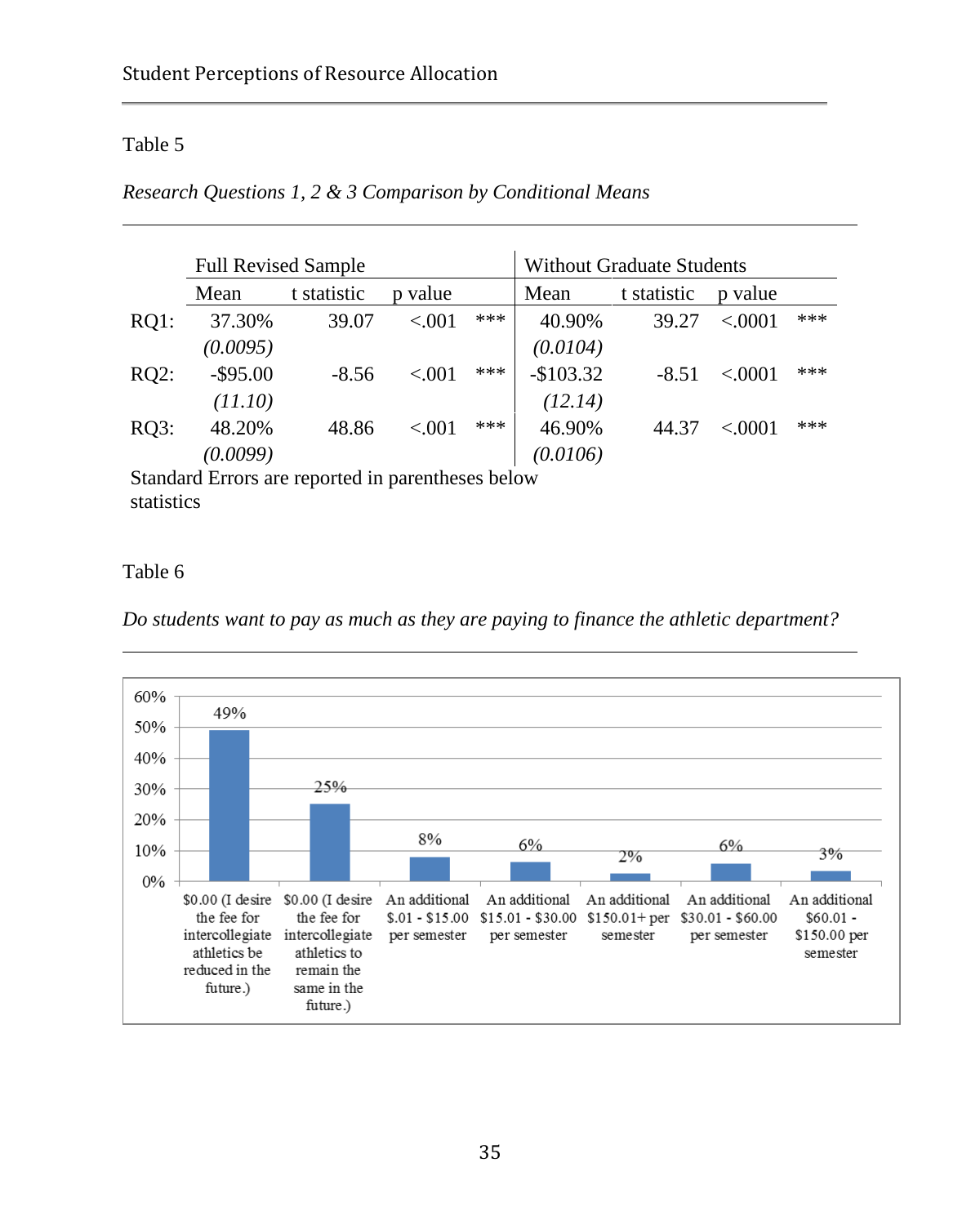One of the more consistent claims by university presidents, certain alumni, and athletic administrators and coaches is that having a successful athletic program is a priority of the student body and funding it to a competitive level is important. In addition athletics is often touted as a strong and positive enrollment driver, along with it being a significant reason for a prospective student in choosing a college or university to attend. (Chapman, et al, 2014; Rate & Karr, 2011; Vedder & Denhart, 2010). The data presented in Tables 7 & 8 contradict that line of thinking, at least in the Mid-American Conference. Since it is one of the highest subsidized athletic conferences it is important to glean the data from the student body to ascertain if indeed it is as important as often claimed.

# Table 7

*Where does Intercollegiate Athletics rank as a priority for funding and was it important in school choice? (RQ 4)*

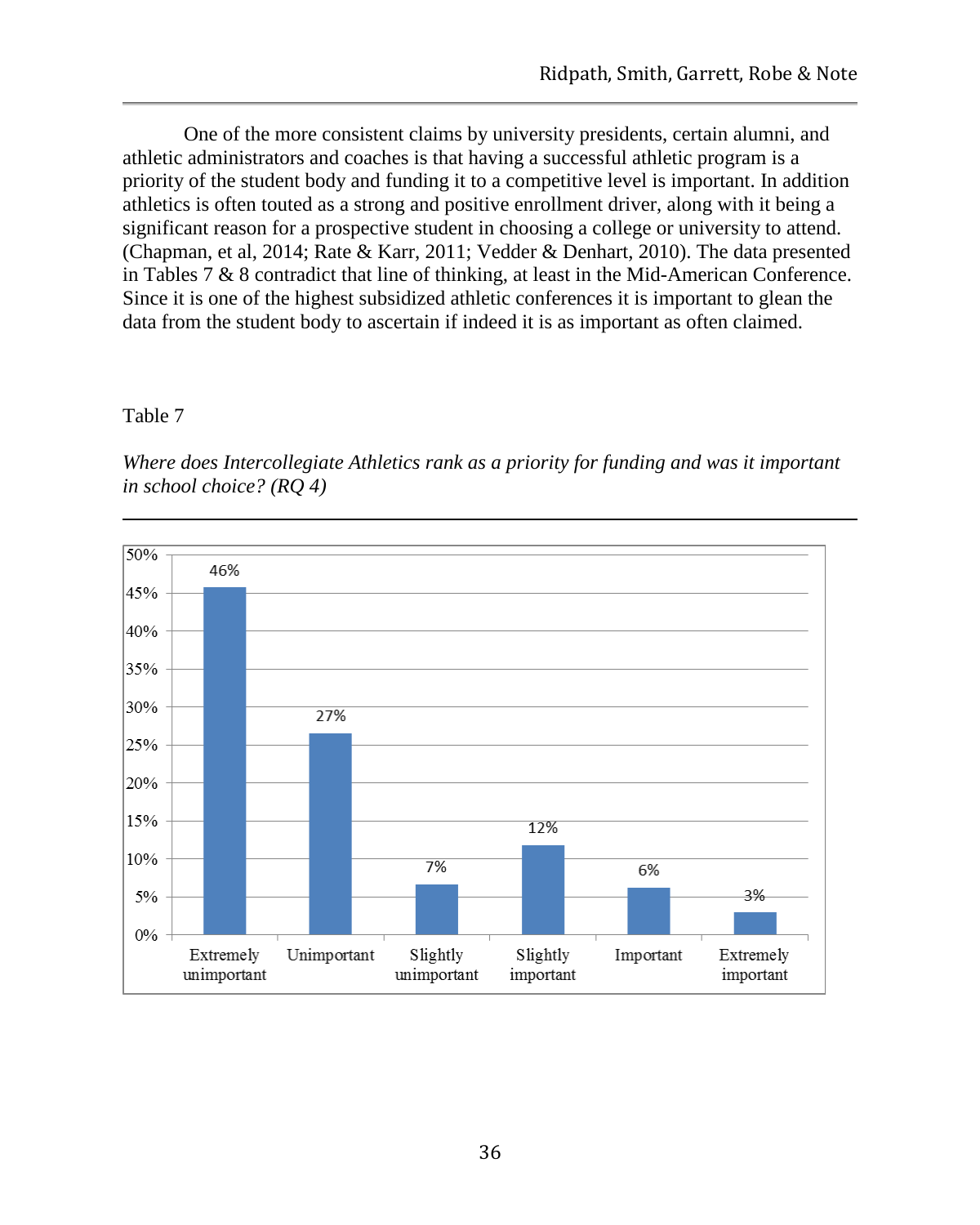*Ranking the 8 Most Commonly Funded Areas of Student Fee Allocations (RQ 5)*



# **Qualitative Responses**

At the end of the survey, the students were given an opportunity to make additional comments on the topic of athletic fees. The qualitative statements mirrored the quantitative responses in most cases. Almost 700 students responded to the last question, and specific comments are below. These responses were varied and at many times pointed, but the themes that consistently came across in the qualitative answers, like the quantitative responses, mostly indicated a lack of knowledge, disappointment, or outright anger over the charging of the fees. A low percentage (less than 5%) of qualitative responses supported the continuation of athletic fee assessments at the current amounts or even supported increase fee assessments in the MAC.

While many qualitative answers were similar to the quantitative ones, the overriding theme of the qualitative responses was a desire to have an itemized bill so that the students/parents would know how universities spent the money. The amounts going to specific athletic programs was surprising to many, but even in cases like this several respondents still expressed a desire to continue paying fees to athletics because they felt it was good for the entire school and they enjoyed sports, but not at the amounts that were provided in the survey. Again, the majority of the respondents did not know the university assessed an athletic fee in addition to tuition. Some sample qualitative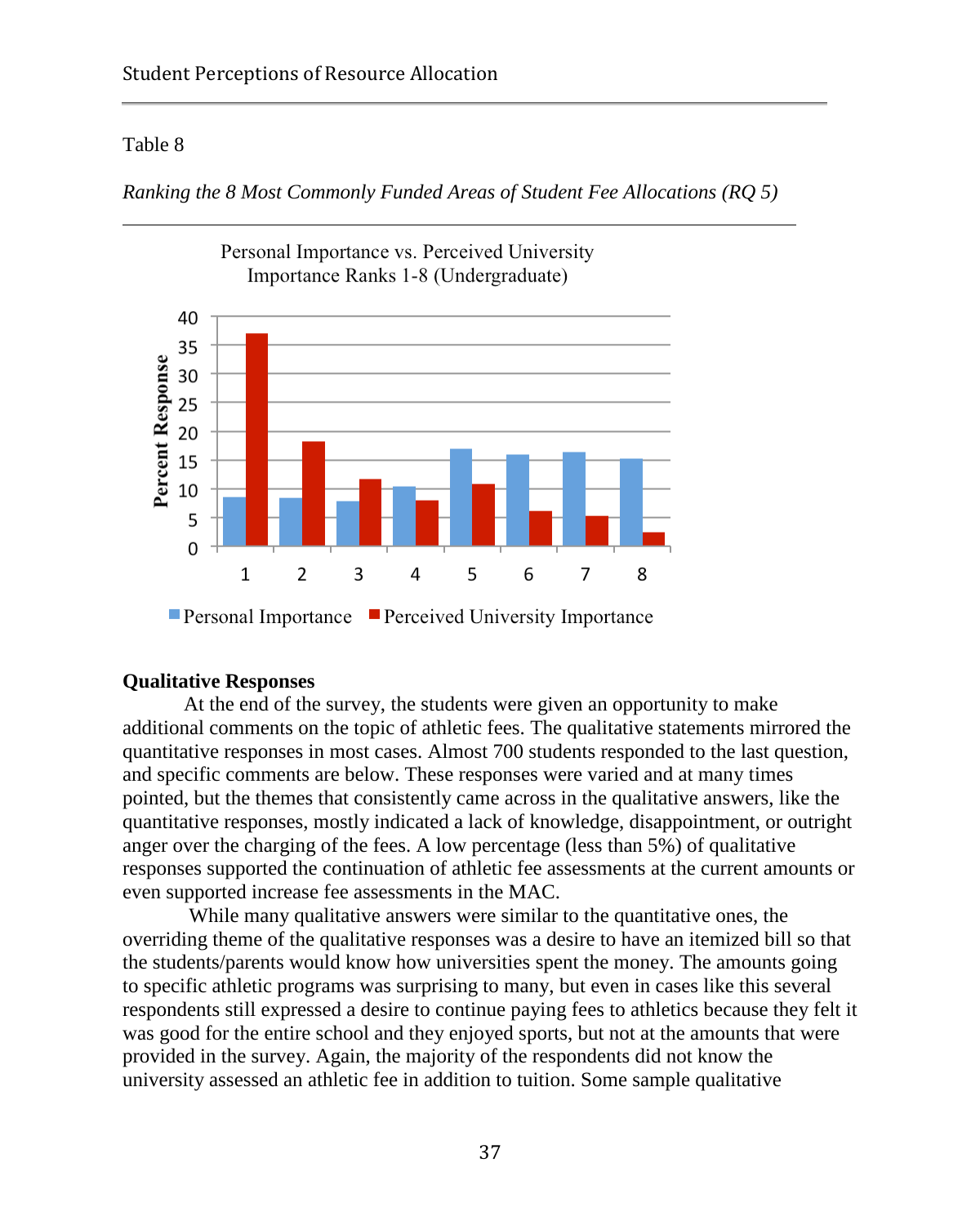statements that supported the themes above and are representative of over 90% of the answers given include:

- 1. *"Thank you for bringing this to my attention. I really appreciate this."*
- 2. *"Knowing multiple athletes, I still think we have to pay too much for the athletic program."*
- 3. *"Before this survey I knew there was a general fee, but I had no idea how much."*
- 4. *"In order to continue the fine level of athletics in the Mid-American Conference it is essential to continue to ask for the support of the student body. Otherwise the larger more profitable conferences will continue to dominate with their excess of funds."*
- 5. *Absolutely ridiculous! I had no idea this was going on. I will definitely look into this. I have never been to a sporting event here, nor do I ever plan to.*
- 6. *"I didn't even know there was a general fee. This survey actually shocked me and I was just so surprised because I feel like that is a lot of extra money per year. I can barely afford college as is and finding out that I have to pay about \$1,500 dollars more just for some of the stuff mentioned in the survey it made me mad. I can't get help to pay for school because my school doesn't have it yet I have a little over \$1500 due and it could be because of that general fee. Are you serious??? That could be the reason that I can't afford to go here. That is some bull crap."*
- 7. *"Students should have a greater input into how their general fee contribution is used."*
- 8. *"I would appreciate knowing exactly what my general fee was going towards and exactly how much."*
- 9. *"The general fee should be itemized to give students a better understanding of what they are paying for. College is expensive and it's important to know where our money is going and if it is relevant to us."*
- 10. *"I understand that athletics are important to some, but I feel that a learning institution such as a college should focus on academics and the teaching/learning experience. I would prefer to go to a college that has a Division 1-type status in some sort of knowledge-based competition. The athletics can still be a maintained part of the school, but I feel as if it is*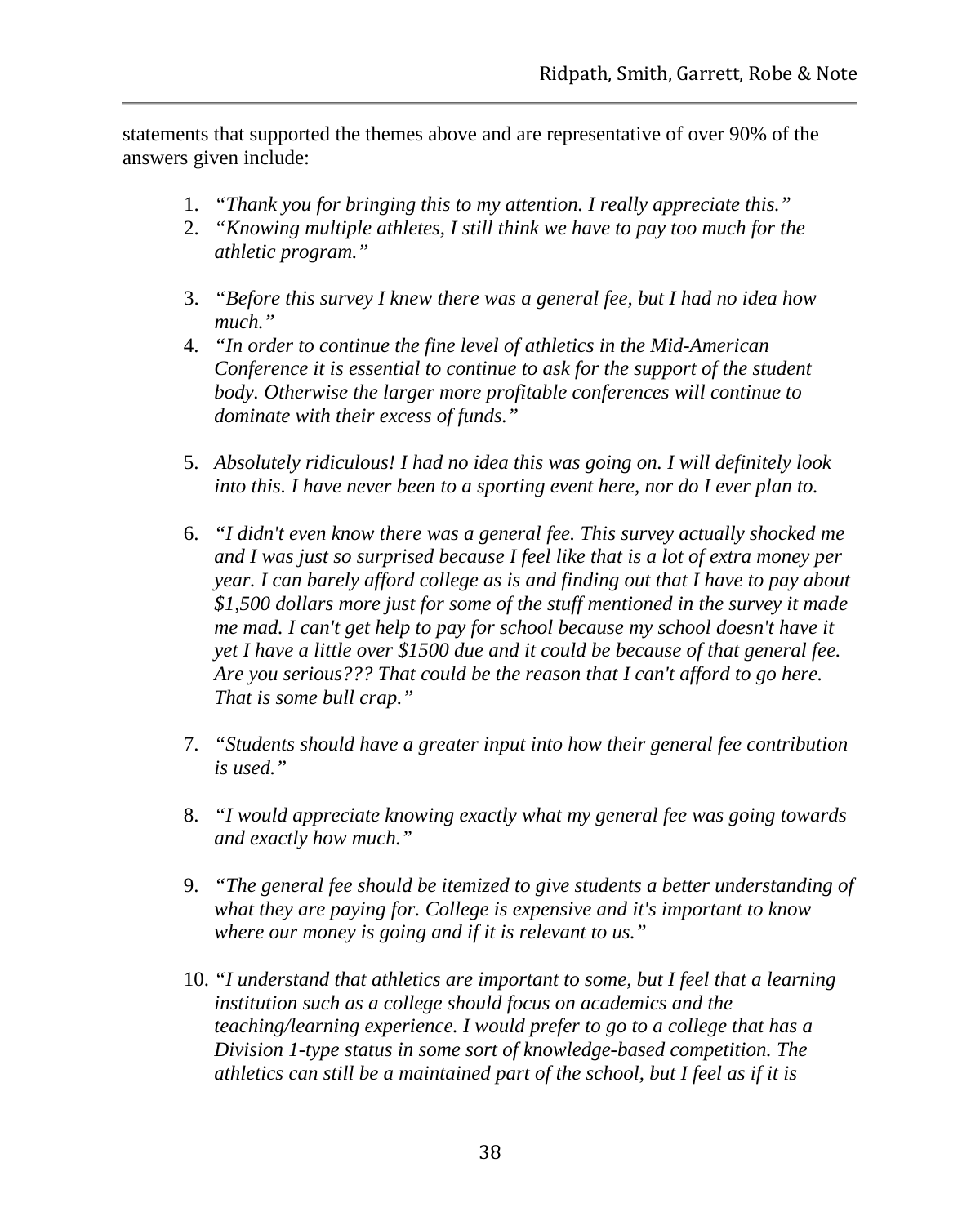*supported and advertised over the educational accomplishments the school should be striving for first and foremost."*

#### **Conclusions and Recommendations**

The quantitative and qualitative data demonstrate that a sizable number of students remain unaware that they pay an overall general fee, much less a specific athletic fee. The ones aware of the fee were unaware of the amount. That disconnect can exist for several reasons: the students themselves do not pay the bill, expenses can be largely covered by grants, loans, and scholarships, and the fact that most institutions in the MAC lack transparency with their fees, often only listing a total general fee amount and not itemizing the actual amounts, specifically the amounts for athletics ("Examining the University Bill," 2011). In most cases, it is very difficult to find the exact amounts charged in the general fee and even more difficult to find out the exact amount of the general fee that goes toward athletics. While this information is publically available in all cases for MAC institutions, it is a difficult exercise to find exact numbers through university records ("Examining the University Bill," 2011; Ridpath et al., 2013). In the case of the MAC and similar institutions that do not generate enough revenue to cover costs, the athletic programs almost entirely depend on financial support from students. The lack of transparency and ignorance surrounding fees by students as the primary consumer challenge the theory that funding at the highest possible level increases competitive equity and tis important to the overall good of the institution (Tucker, 2011).

At the very least, a primary recommendation for institutions in the MAC is to be transparent about their fee structure, including the exact amount that goes for athletics. Let the student/parent decide if they want to pay it by enrolling or not enrolling, but do not hide it or make it seem like a backdoor tuition increase. Deception makes it appear as if the university prefers the public to be ignorant. That may not reflect reality, but it is a realistic perception considering the difficulty in finding exact numbers. This aligns with the theoretical construct of Asymmetric Information in that the student consumers as purchasers do not have the information to make informed decisions. The institutions with transactional power often do not give the full information of the fees and what they are used for, specifically for spending in intercollegiate athletics. Affordability and access to a high-quality postsecondary education is critical in the 21st century for workforce development, economic output, and individual career success. However, while tuition, fees, and room and board at four-year residential institutions continue to increase, many students turn to more affordable two-year institutions. By 2009, almost half of all college students at public institutions attended a two-year campus and this trend is continuing at roughly 45% in 2012-13 (American Association of Community Colleges, 2014; Deil-Amen, 2011; Vedder & Denhart, 2010). An economic theory called the Teibout Hypothesis supports the trend toward lower cost educational options and is a contrast to the Asymmetric Information Theory in that it supports that information received on perceived higher costs may actually cause a reverse effect on enrollment, even if an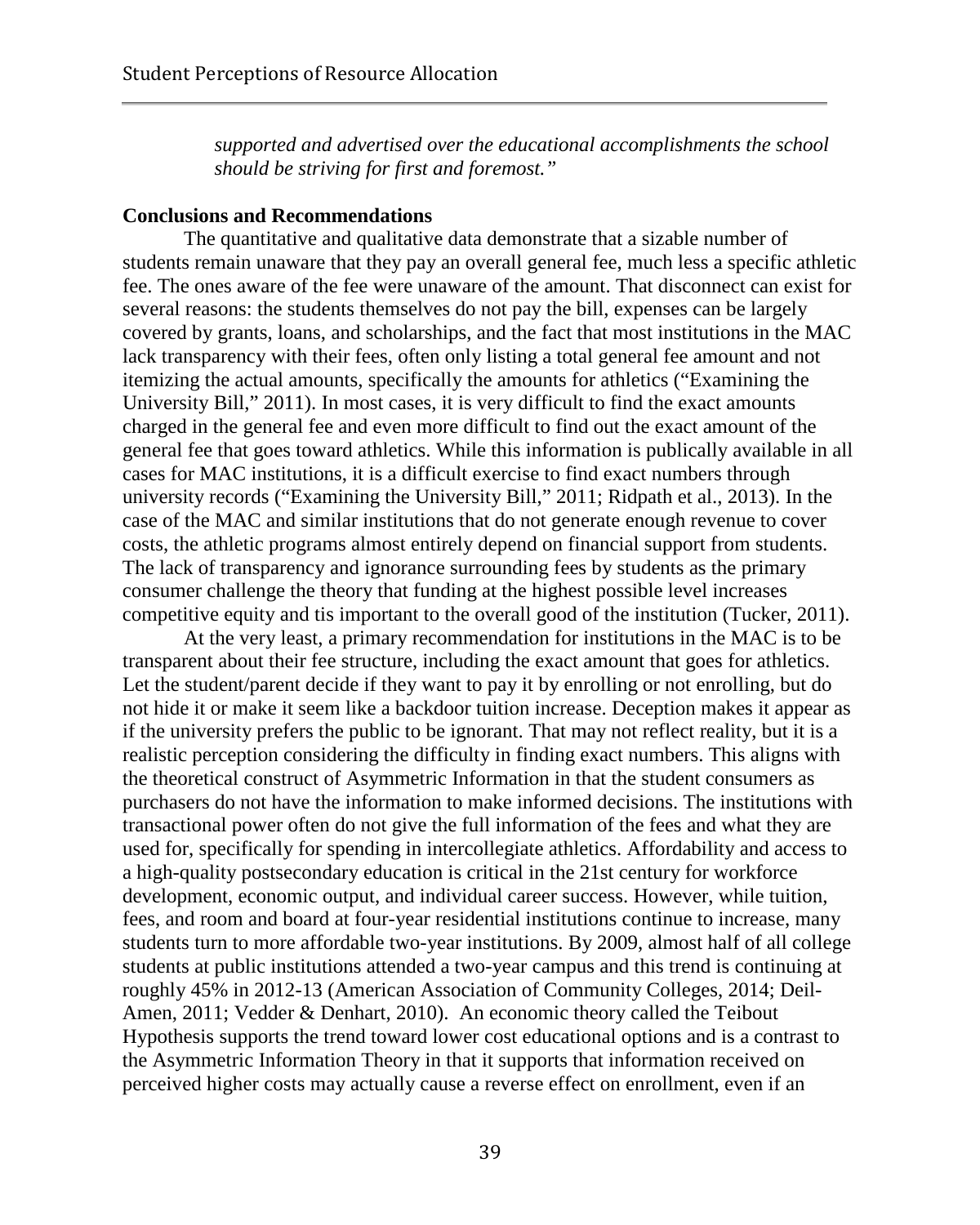institution has high levels of athletic success*.* The hypothesis, developed by Charles Teibout, explains why people would switch voting districts because of economic benefits, real or perceived, in the other district. In essence, the Tiebout hypothesis formalizes voting with the feet or casting a vote for the jurisdiction with the most preferred package of government activity. If one district has higher taxes than another with lower taxes that encourage business activity, a citizen can essentially cast a vote for the most compatible district by moving there (Wooders, 1999). Continued growth in intercollegiate athletic expenses, mostly through increased student athletic fees can lead to the consumer choosing the lower educational cost option and have the opposite effect desired by the institutions who are charging the fee.

While institutions believe that this primary funding mechanism for intercollegiate athletic programs is needed and desired by involved stakeholders, it is clear at least in the MAC as demonstrated in the front porch and winner-take-all market theories, a perceived incentive exists to charge these fees. The belief is this subsidy might make the "front porch" more appealing through athletic success and lead to gains in enrollment, marketability, fund raising and academic status. There appears to be an incentive not to make fees transparent or obvious to the consumer because as the data demonstrate, most students do not know about the fee and do not want to pay it. While the fee paying student would desire this information, colleges and universities are theoretically more incentivized to keep tuition down and transparent while many hidden costs are within the general fee amount. Colleges and universities should understand the real possibility that fee-paying students and their parents will look at other, more optimal and market-like educational options should athletic fees become too burdensome, at least at some schools as in this data set, where athletics do not drive college choice.

If institutions want to justify the amount of student fees going toward athletics department operations, institutions need to do a much better job of showing the benefits of an athletics department and increasing institutional subsidies for it. The schools can do that by providing empirical data (if it exists) and long-term benefits of athletics to the student population, academic programs, and alumni, and not continue to recite empirically unsupported statements like the Front Porch Theory. Repeating a belief opinion does not make it fact if unsupported by data. If tangible gains and benefits exist, universities should be able to document and show those beyond unsustainable short-term positive spikes.

#### **Limitations of Study**

Several limitations in this study must be discussed. While it was disappointing not to get full cooperation from all 13 schools of the MAC, it did not limit the data findings but did limit the ability to get a larger participation sample. In the areas where the researchers had to find personal student data themselves by online data mining, the response rate was very low, causing those schools (Akron and Buffalo) to be excluded from the final data analysis. It cannot be said for certain that, if Western Michigan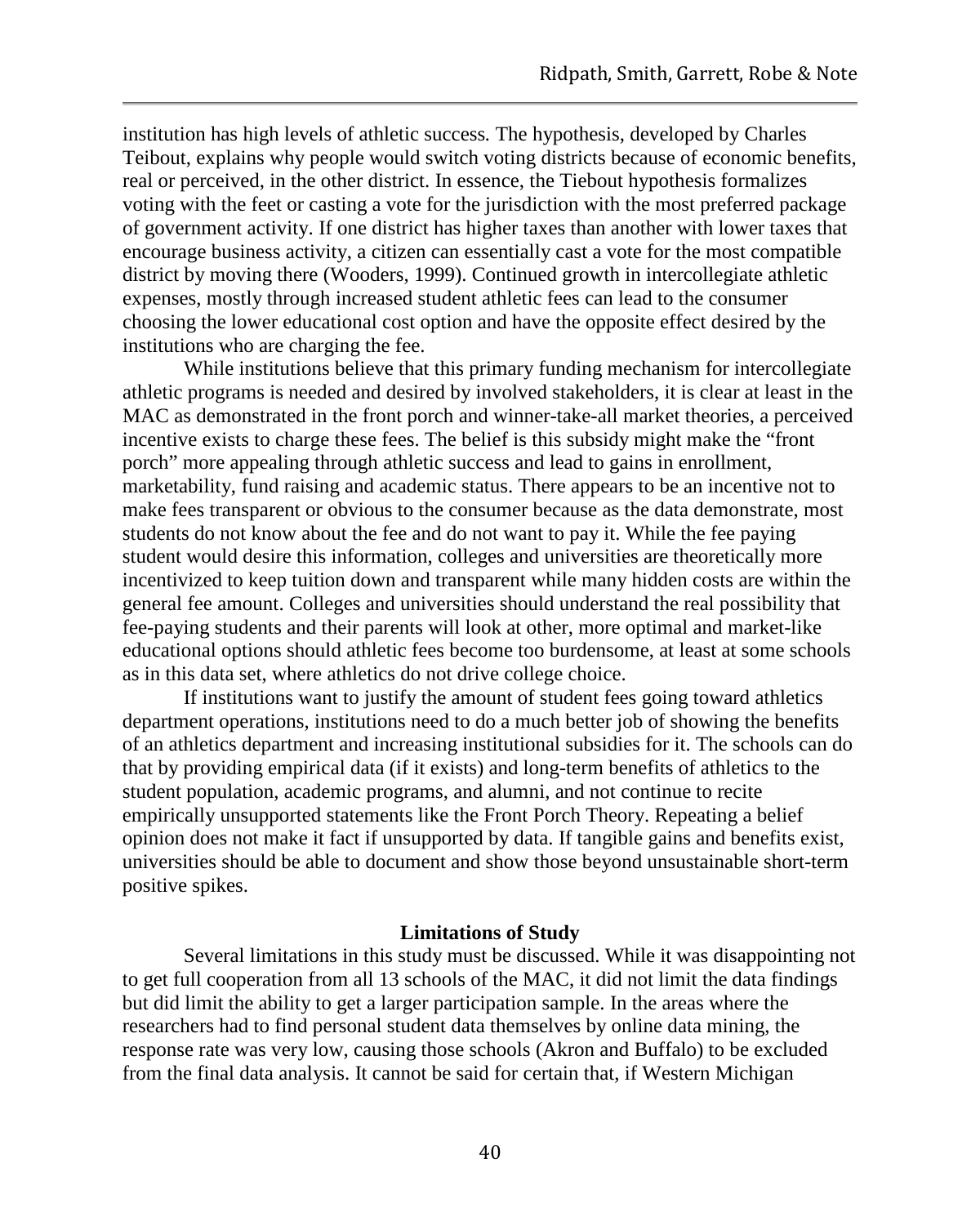participated and if Akron and Buffalo provided directory information, the results would be the same. The data might support the trends that have been presented, or it might change the results enough to alter the conclusions. Based upon the trends and the minimal information provided by Buffalo and Akron, including the confidence interval of the current analysis, the researchers believe those exclusions would not alter the findings of the study based on the diversity of the population, answers given, and the confidence interval of the data analysis.

Getting the exact amount of fees paid by each student, specifically the athletic fee was also challenging. Some universities in this study were reluctant to share—or, at least, share easily—that information while others were very cooperative. It is not for certain whether the athletic fees reported for this study are 100% accurate, as many times the exact subsidy can be a moving target. One university (Toledo) could not provide an exact amount, only an estimate, based on the trend of calculating at the end of the fiscal year what students will pay for their athletic subsidy and other student fees based upon total amount of general fee revenues collected at the end of a fiscal year.

## **Recommendations for Further Research**

Excluding part-time students from the final analysis was a decision of the research team because they are not paying the full amount of the fee. In the future, it might be interesting to analyze the perceptions of part-time students to gauge their assessment of fees they pay, including the athletic fee, regardless of the percentage difference. The researchers plan to expand this study regionally and nationally in the future while enhancing and expanding the qualitative aspect to gather more direct and detailed responses, in addition to enhancing the survey instrument. There simply needs to be a greater awareness of the issue to all constituents involved in higher education, and an expanded study will assist in that goal.

The influence of new media on intercollegiate athletics also cannot be discounted. It can be argued that athletics had a greater influence on school choice before the proliferation of college games, in every conceivable sport, being readily available on television, computers, and handheld electronic devices. Consequently, it can be hypothesized that many consumers, including students attending mid-major schools like those in the MAC, no longer have the attraction to their own institution's athletic programs because of the availability for constant contact with larger, more popular intercollegiate programs in the state or region. That could significantly affect the viability of mid-major programs in that they lose fans and other revenue streams to institutions that have financially viability, thus creating a situation where more institutional subsidies are needed for the winner-take-all market.

Any future study must involve some level of compensated legal counsel for public-information extraction from public institutions to free up researchers for data analysis. A tremendous amount of time was spent on filing FOIA requests, responding to answers and inquiries. Additionally, future researchers should involve elected officials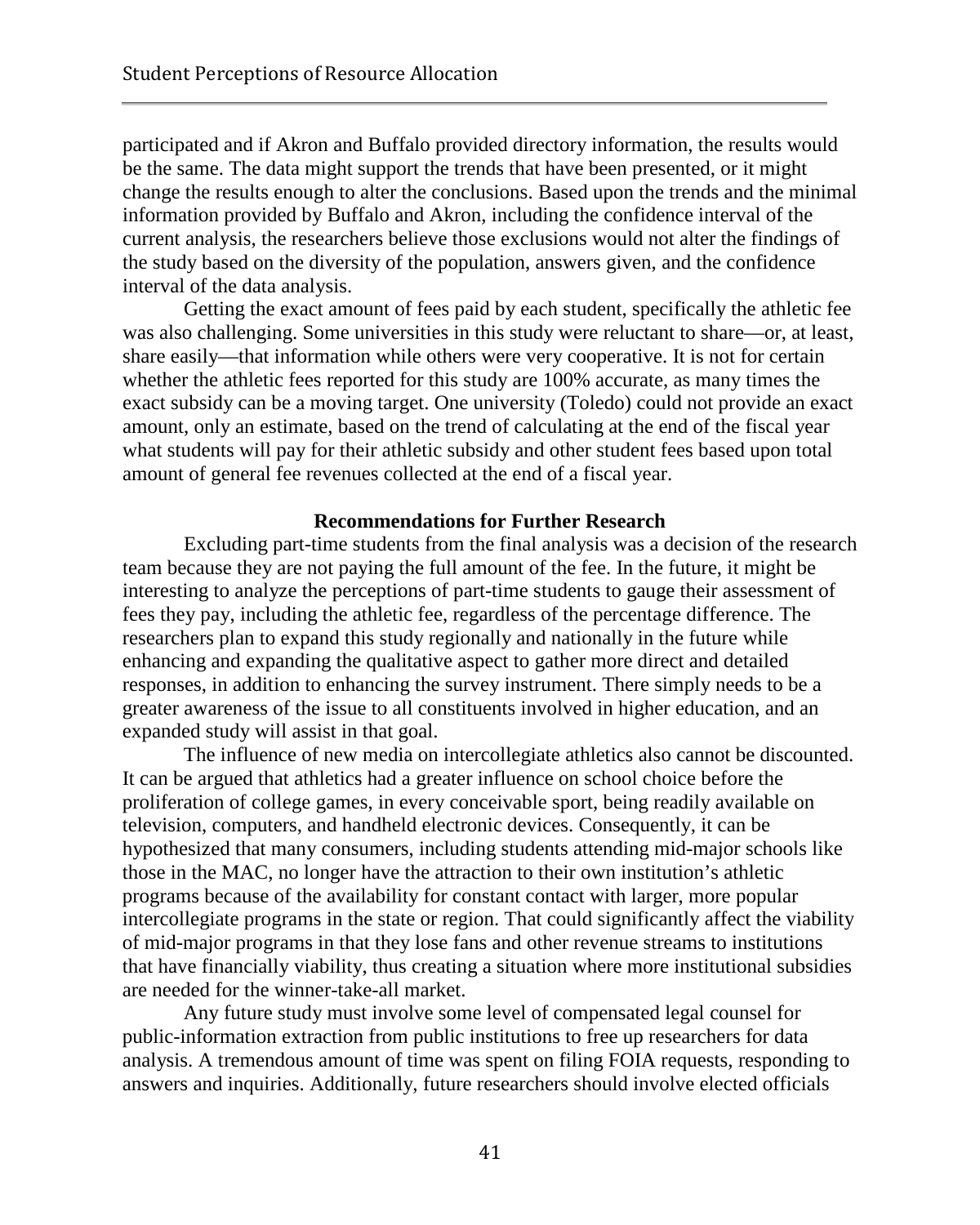and their local offices to accelerate public-information access so that all students at public institutions, along with parents and funding agencies, can have the opportunity to know how much their institutions charge for the total general fee, including the amount that goes towards athletics.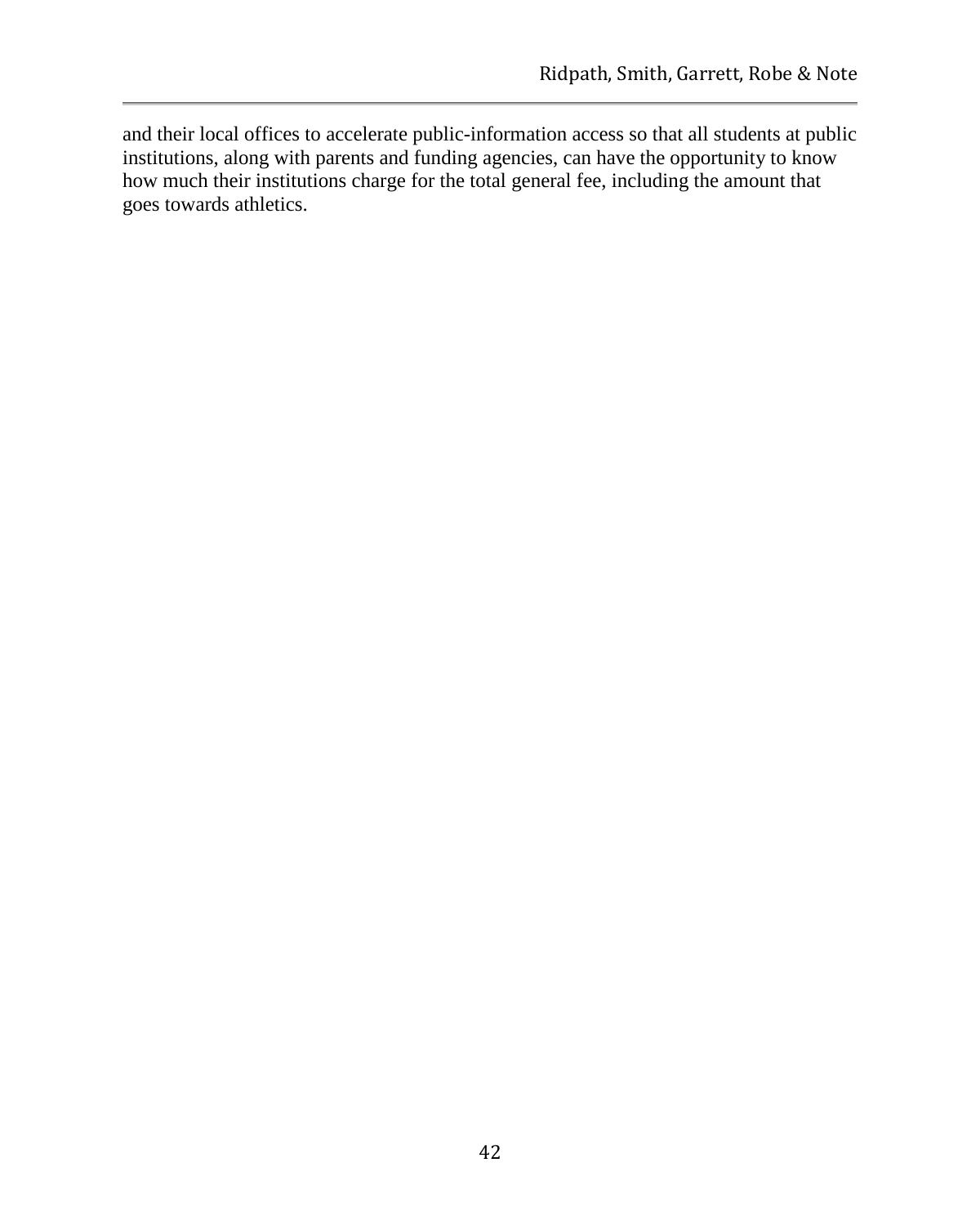# **References**

- *2011-12 Comprehensive Fee Report-Athletic Fee* (n.d.)*.* The University of Buffalo Office of Student Accounts: Tuition & Fees. Retrieved from
	- http://studentaccounts.buffalo.edu/tuition/compfee/athletics.php
- Akerlof, G. (1970). The market for lemons: Quality uncertainty and the market mechanism. *The Quarterly Journal of Economics. 84*(3), pp. 488-500.
- *American Association of Community College* (2014). 2014 fact sheet. Retrieved from http://www.aacc.nche.edu/AboutCC/Documents/Facts14\_Data\_R3.pdf
- Bergerson, A. (2009). College choice as a comprehensive process. *ASHE Higher Education Report, 34*(4), 21-46.

Berkowitz, S. (2013, June 19). A proposal for better balance sheets among NCAA members. *USA Today.* Retrieved from http://www.usatoday.com/story/sports/college/2013/06/18/ncaa-athletic-subsidiesaccounting-changes/2435527/

- Berkowitz, S., Upton, J., McCarthy, M. & Gillum, J. (2010, October 6). How students fees boost college sports amid rising budgets. *USA Today.* Retrieved from http://www.usatoday.com/sports/college/2010-09-21-student-fees-boost-collegesports\_N.htm#uslPageReturn
- Berkowitz, S., Upton, J. & Brady, E. (2013). Most NCAA Division I athletic departments take subsidies. *USA Today.* Retrieved from http://www.usatoday.com/story/sports/college/2013/05/07/ncaa-financessubsidies/2142443/
- Chapman, M., Ridpath, B., & Denhart, M. (2014). An examination of increased NCAA Division I athletic department budgets: A case study of student perceptions of fee allocations for athletics. *International Journal of Sport Management. 15*(1), pp. 1- 24.
- Chart: analyzing the percentage of tuition that goes to athletics. (2010, September 21). *USA Today,* Retrieved from http://www.usatoday.com/sports/college/2010-09-21 athletic-fees-chart\_N.htm#uslPageReturn.
- Cummings, S., Savitz, L., & Konrad, T. (2001, February). Reported response rates to mailed physician questionnaires. *Health Services Research.* 35(6), pp. 1347-1355.
- Deil-Amen, R. (2011, November). The "traditional" college student: A smaller and smaller minority and its implications for diversity and access institutions. Symposium conducted at the Mapping Broad Access Higher Education Conference, Palo Alto, CA.
- Denhart, M., & Ridpath, B. (2011). *Funding the arms race: A case study of student athletic fees.* Center for Collegiate Affordability and Productivity, Washington, DC. Retrieved from:

http://www.centerforcollegeaffordability.org/uploads/Funding\_the\_Arms\_Race.p df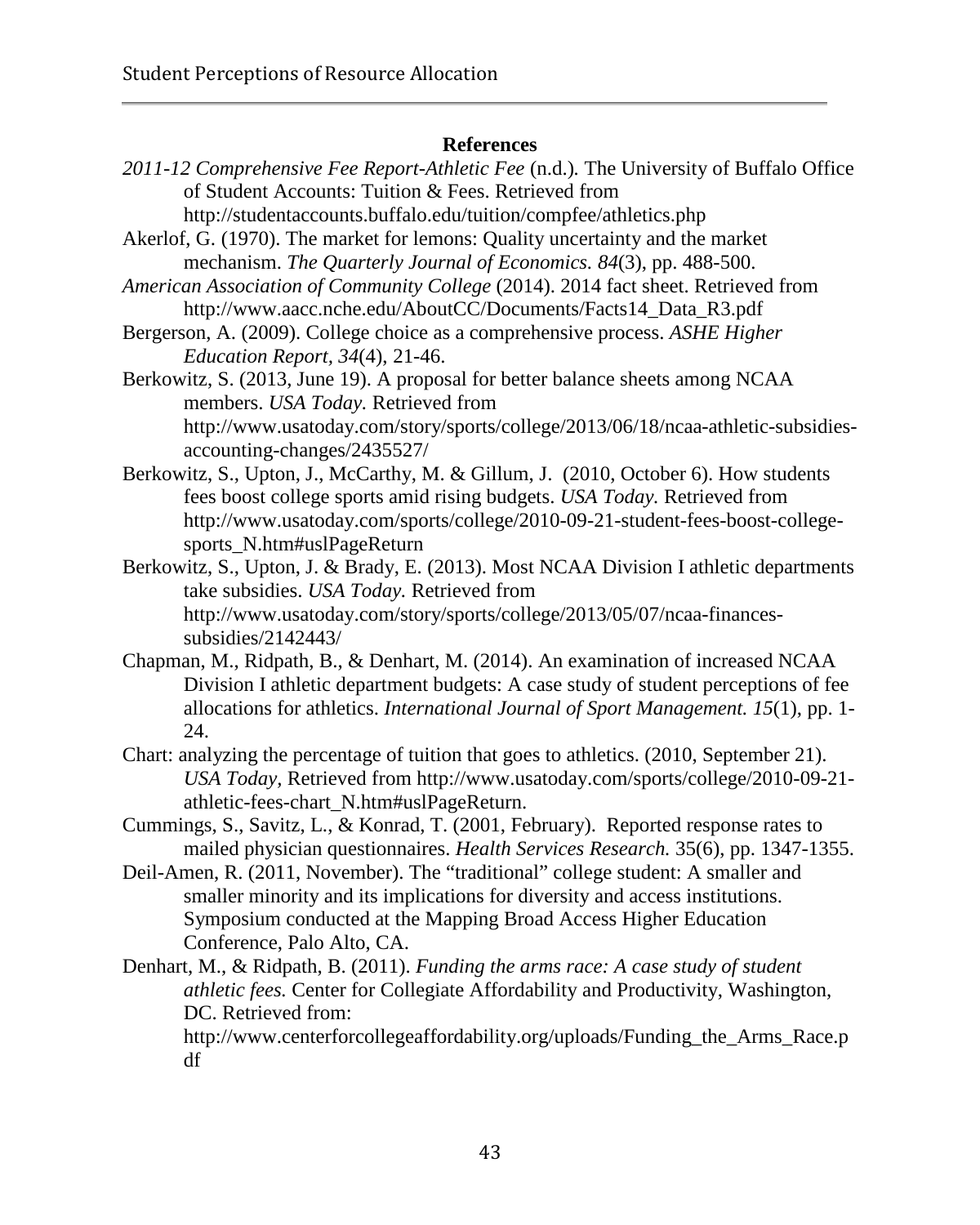- Kent State University School of Journalism and Mass Communication (2011). *Examining the university bill.* Retrieved from http://et.kent.edu/jmc40004/fees/
- Frank, R. (2004). *Challenging the myth: A review of the links among college athletic success, student quality, and donations.* Retrieved from: http://www.knightcommission.org/index.php?option=com\_content&view=article &id=73&Itemid=4
- Frank, R. & Cook, P. (1995). *The winner-take-all society: Why the few at the top get so much more than the rest of us.* New York: Simon & Shuster.
- McGranahan, E. (2014, 13 November). Clemson ponders athletics fees for students. *The Columbia State Journal.* Retrieved from http://www.thestate.com/2014/11/11/3806076/clemson-ponders-athleticsfees.html
- Groves, R. (2006). Non-response rates and non-response bias in household surveys. *Public Opinion Quarterly. (70)*5, pp. 646-675. doi: 10.1093/poq/nfl033
- Jaschik, S. (2007). Scrutiny for student fees. *Inside Higher Ed.* Retrieved from: Journal%20of%20Sport%20Review%20Ridpath.dochttp://www.insidehighered.c om/news/2007/11/21/fees
- Johnson, B. & Christensen, L. (2000). *Educational research: Quantitative and qualitative approaches.* Boston: Allyn and Bacon.
- Litan, R., Orszag, J. & Orszag, P. (2003, August). *The Empirical Effects of Collegiate Athletics: An Interim Report*: Washington, DC: Sebago Associates. Commissioned by the National Collegiate Athletic Association.
- Lorence, J. (2003). *Fire's guide to student fees, funding, and legal equality on campus.*  Philadelphia: Foundation for Individual Rights in Education.
- McClendon, M., Hearn, J., & Mokher, C. (2009). Partisans, professionals, and power: the role of political factors in state higher education funding. *Journal of Higher Education, 80*(6), 686 - 713. doi: 10.1353/jhe.0.0075
- Meabon, D., Alexander, R., & Hunter, K. (1979). *Student activity fees: A legal and national perspective.* Columbia, SC: NECAA.
- Millet, J.D. (1969). *Memorandum for presidents and directors of state-assisted institutions of higher learning.* Columbus, OH.
- Milner, G., & MacDonald, M. (1999). *Sport marketing: Managing the exchange process.*  Sudbury, MA: Jones & Barlett.
- National Center for Post-Secondary Improvement (NCPSI), US Department of Education (1998). *The transition from initial education to working life in the United States of America.* Retrieved from http://www.oecd.org/edu/innovationeducation/1908306.pdf
- Ott, K. (2009). *Students' awareness and perceptions of the activity fee at the University of Toledo: a descriptive research study.* Department of Education, University of Toledo, Toledo, OH. Retrieved from: http://etd.ohiolink.edu/sendpdf.cgi/Ott%20Katherine%20S.pdf?toledo1239728340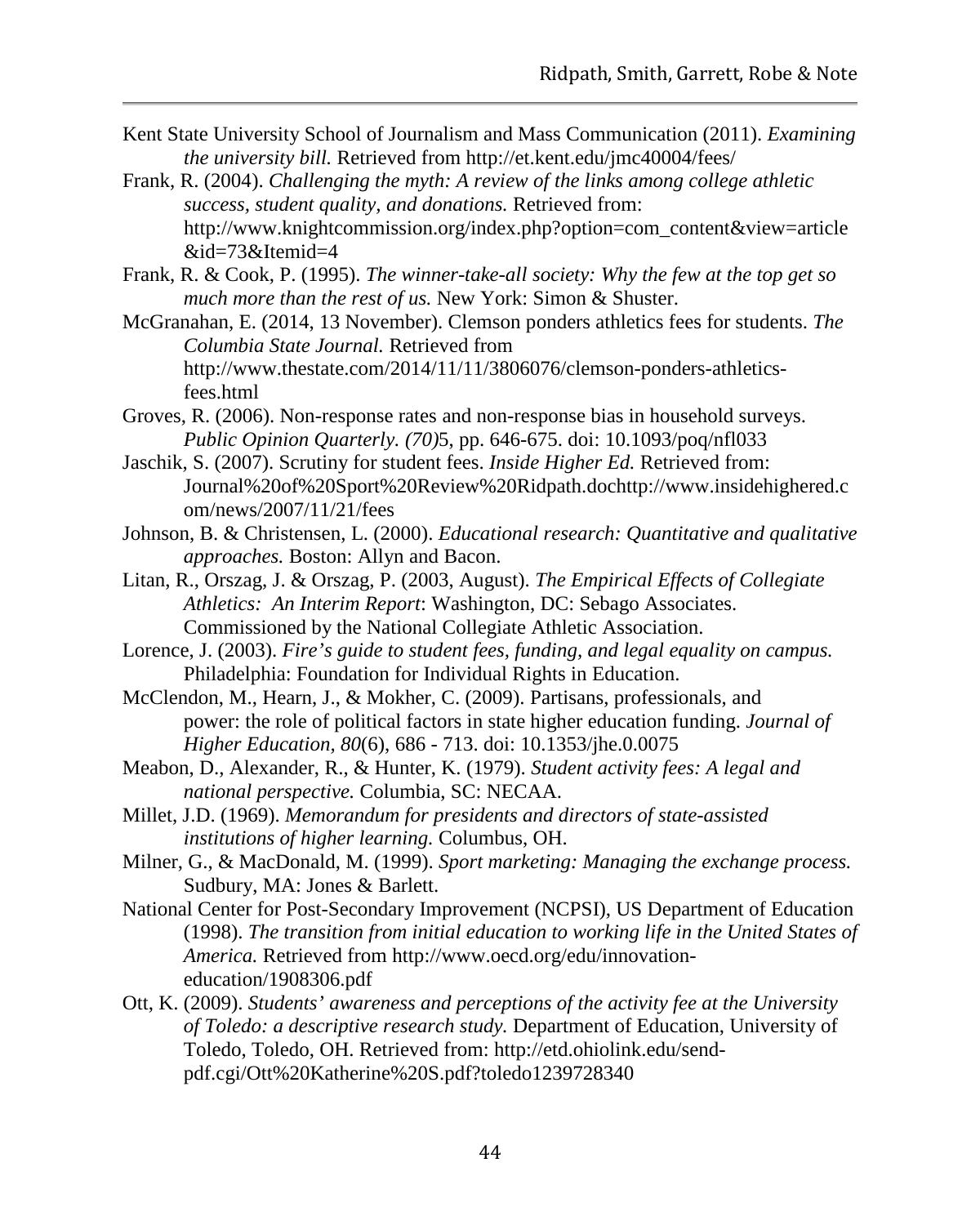- Page, C. (2011, May 31). Make college worth the cost. *Middletown Journal.* Retrieved from www.middletownjournal.com/opinion/columnists/clarence-page
- Phellas, C., Bloch, A., & Seale, C. (2012) Structured methods: Interviews, questionnaires, and observation. In Seale C. (Ed.) *Researching society and culture*, *3rd Edition* (pp. 182-202). London: SAGE Publishing.
- Rate, B & Karr, R. (2011, March 4). Sis, Boom, Bust: The high cost of college sports [Television Series Episode]. In E. Goldberg (Editor), *PBS: Need to Know.* New York, NY: Public Broadcasting System.
- Ridpath, B. (2002). *NCAA Division I student-athlete characteristics and indicators of academic achievement and graduation from college*. (Doctoral dissertation, West Virginia University). Available from ProQuest Dissertations and Theses database. (UMI No. 3055939.
- Rudolph, F. (1962). *The American college and university: A history.* New York: Knopf Publications in Education.
- Smith, J., & Caldwell, S. (n.d.) *Transparency of athletic fees, subsidies, and appropriations in South Carolina's NCAA Division 1 universities.* (Manuscript in Preparation). University of South Carolina-Upstate, Spartanburg, SC.
- *Students speak out: Students perspective on the Ohio University budget.* (2010, February). A Report by the Ohio University Student Senate February 2010.
- Suggs, W. (2003). Sports as the university's front porch? The public is skeptical. The Chronicle of Higher Education, 49(34), A17.
- Tandberg, D. (2010a). The politics of state funding of public higher education. *Educational Policy, 24*(5), 735 – 778. doi: 10.1177/0895904809339163
- Tandberg, D. (2010b). Politics, interest groups, and state funding of public higher education. *Research in Higher Education, 51*(5), 416 - 450. doi: 10.1007/s11162- 010-9164-5
- *The image of Ohio University: 2006-2007 freshman marketing study* (2007, July). Office of Institutional Research: 07-SI-24
- Thomas, J.R. (2012, January 27). State's colleges put on notice to stop raising tuition. *The ct mirror.* Retrieved from http://www.ctmirror.org/story/states-colleges-putnotice-stop-raising-tuition
- Tucker, K. (2011, May 29). Details on student's fees not often spelled out. *Norfolk Virginian-Pilot.* Retrieved from http://hamptonroads.com/2011/05/details-studentfees-not-often-spelled-out
- U.S. Department of Education, Institute of Educational Sciences. (2010). *Digest of Education Statistics 2009.* Washington, DC: Retrieved from: http://nces.ed.gov/programs/digest/d09/index.asp.
- Vedder, R., & Denhart, M. (2010 April). *Intercollegiate athletics subsidies: A regressive tax.* Center for Collegiate Affordability and Productivity, Washington, DC. Retrieved from